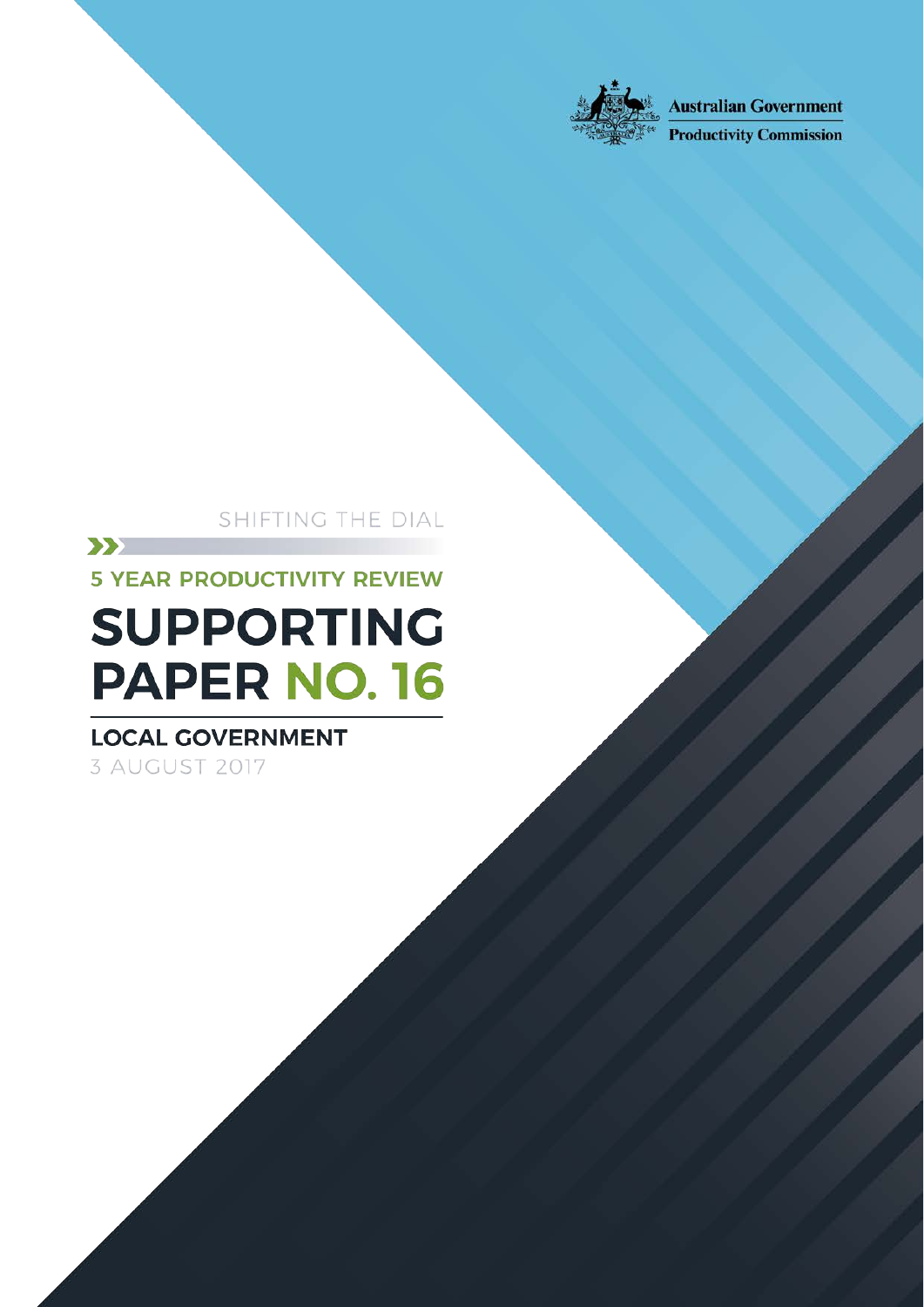#### **Commonwealth of Australia 2017**

**ISBN 978-1-74037-631-0 (PDF)**



Except for the Commonwealth Coat of Arms and content supplied by third parties, this copyright work is licensed under a Creative Commons Attribution 3.0 Australia licence. To view a copy of this licence, visit http://creativecommons.org/licenses/by/3.0/au. In essence, you are free to copy, communicate and adapt the work, as long as you attribute the work to the Productivity Commission (but not in any way that suggests the Commission endorses you or your use) and abide by the other licence terms.

#### **Use of the Commonwealth Coat of Arms**

For terms of use of the Coat of Arms visit the 'It's an Honour' website: http://www.itsanhonour.gov.au

#### **Third party copyright**

Wherever a third party holds copyright in this material, the copyright remains with that party. Their permission may be required to use the material, please contact them directly.

#### **Attribution**

This work should be attributed as follows, *Source: Productivity Commission, Local Government, Shifting the Dial: 5 year Productivity Review, Supporting Paper No. 16.*

If you have adapted, modified or transformed this work in anyway, please use the following, *Source: based on Productivity Commission data, Local Government, Shifting the Dial: 5 year Productivity Review, Supporting Paper No. 16.*

#### **An appropriate reference for this publication is:**

Productivity Commission 2017, *Local Government,* Shifting the Dial: 5 year Productivity Review, Supporting Paper No. 16, Canberra.

#### **Publications enquiries**

Media and Publications, phone: (03) 9653 2244 or email: maps@pc.gov.au

#### **The Productivity Commission**

The Productivity Commission is the Australian Government's independent research and advisory body on a range of economic, social and environmental issues affecting the welfare of Australians. Its role, expressed most simply, is to help governments make better policies, in the long-term interest of the Australian community.

The Commission's independence is underpinned by an Act of Parliament. Its processes and outputs are open to public scrutiny and are driven by concern for the wellbeing of the community as a whole.

Further information on the Productivity Commission can be obtained from the Commission's website (www.pc.gov.au).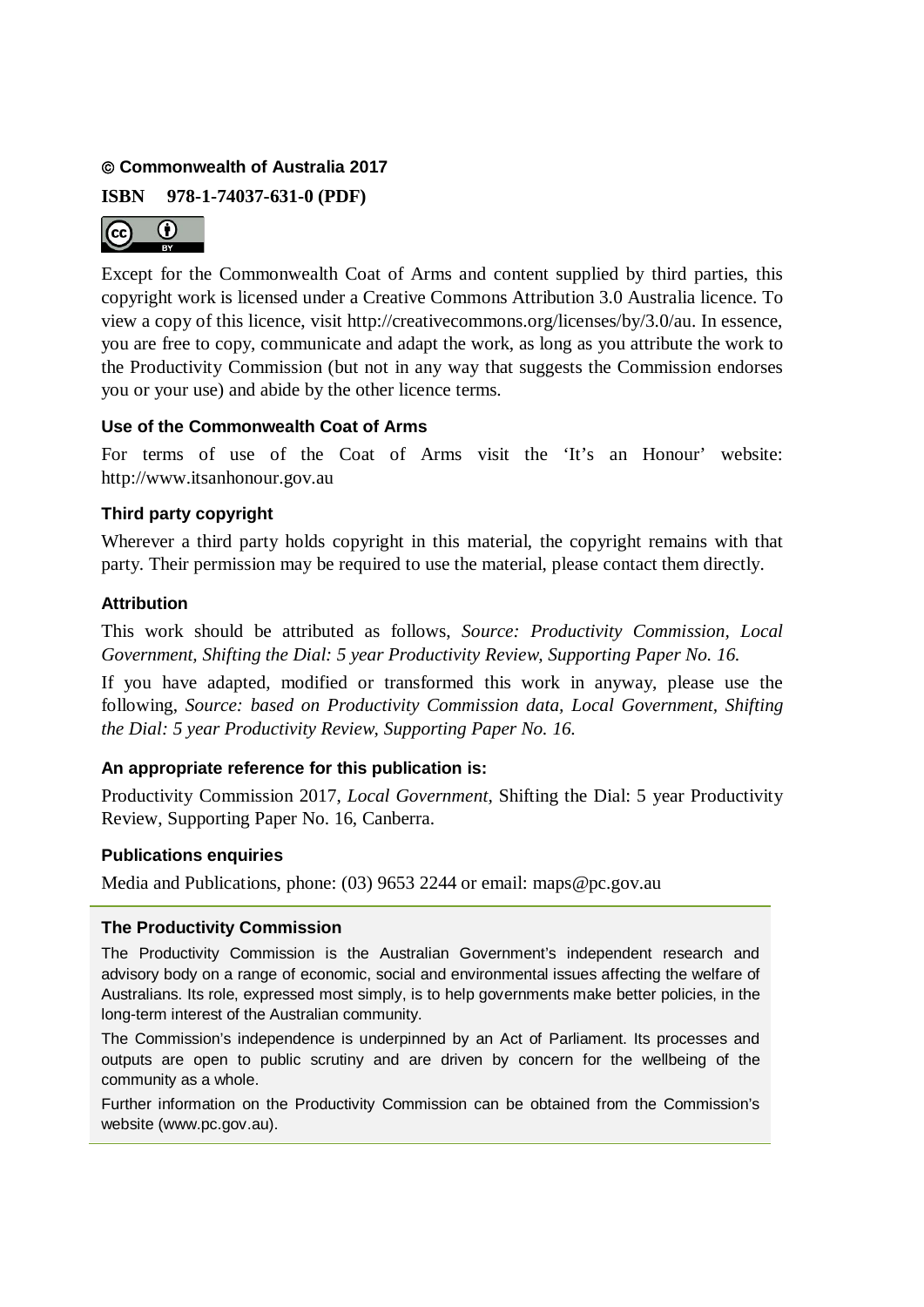# **Contents**

| <b>Key points</b> |                                                              |    |
|-------------------|--------------------------------------------------------------|----|
|                   | <b>Local Government</b>                                      | 3  |
|                   | <b>Local Government in Australia</b>                         | 3  |
| 2                 | Does Local Government have the capacity to perform its role? | 6  |
| 3                 | How well is Local Government performing?                     | 13 |
| <b>References</b> |                                                              | 19 |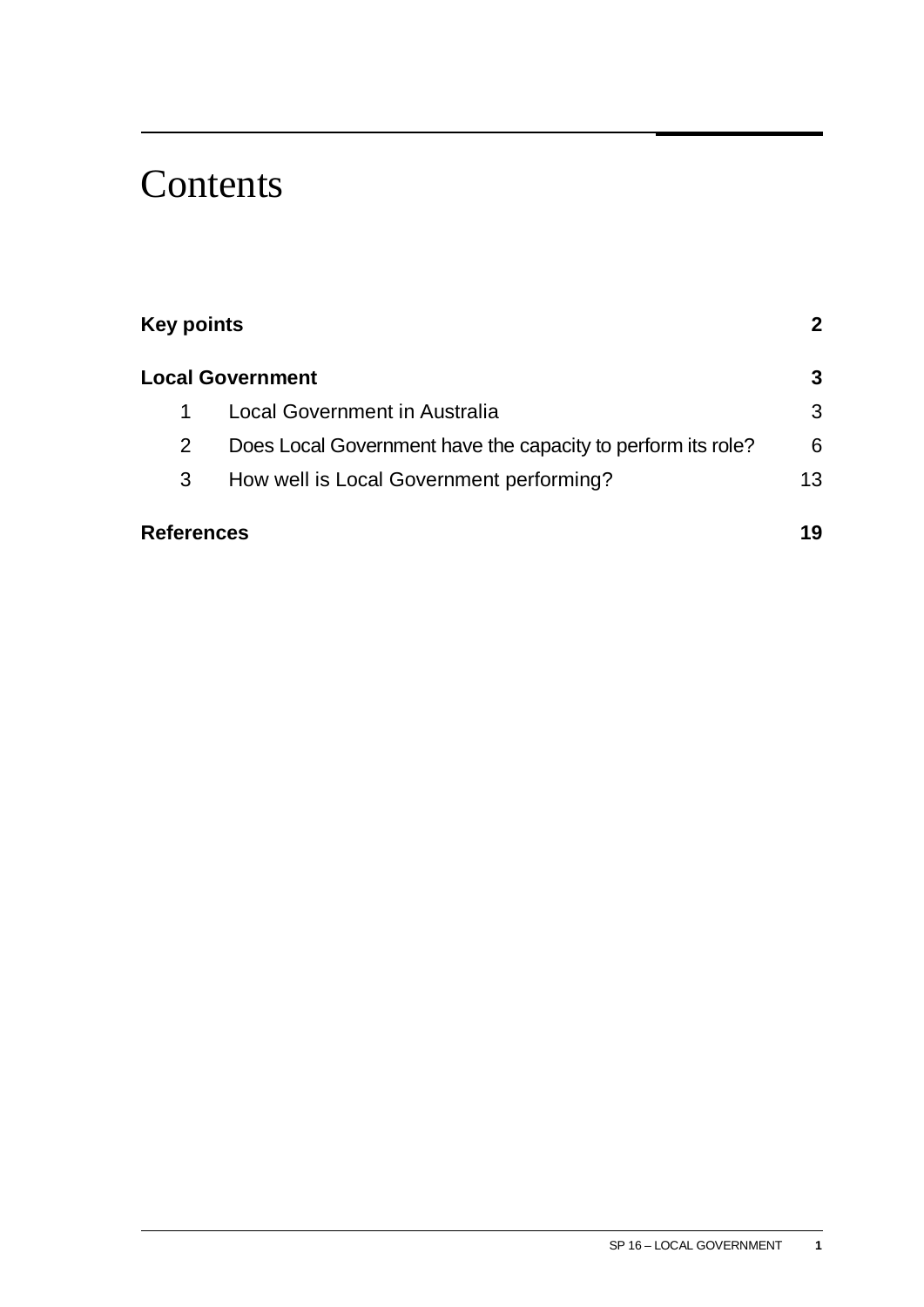#### <span id="page-3-0"></span>**Key points**

- Local Governments form an important third tier of government, acting on delegation or authority of the States with respect to regulatory tasks that are deemed to be most effectively and efficiently defined and/or implemented at the local level.
- Like other levels of government, the demands on Local Government are increasing. Common concerns raised by inquiry participants included the ability of councils to meet these demands, and incentives for improvements in performance.
- The amalgamation of councils has been, for some, an effective way of taking advantage of scale in the provision of services, and pooling resources and technical capacities. However, whether amalgamation produces *net* benefits is not always clear cut. There are concerns in some areas that gains from amalgamation may not be sufficient to offset other perceived losses, such as local communities' connectedness to their councils.
	- A simple and preferred step before amalgamations would be for residents and ratepayers to receive a professional assessment of the trade-offs of 'standing alone'
- The ability of Local Governments to undertake their roles is affected to a degree by restrictions on raising revenue.
	- In the short term, there seems little prospect of restrictions such as rate capping being relaxed. They exert, in the presence of relatively weak mechanisms to ensure the prudence and efficiency of expenditure, pressure on councils to make the case for rate increases and justify any proposed variations in the context of their strategic and financial planning.
- A theme of several recent reviews by the Commission was that State Governments have delegated functions to councils without clear policy frameworks or well-designed support. This theme was raised again in this review, including in relation to planning functions (the latter is discussed in chapter 4 and SP 10 of this Report).
- The performance of Local Government would be more effectively gauged and improvements in their performance promoted with clear guidance and matching autonomy on their responsibilities.
- In principle, meaningful information on how well Local Government services match the requirements of their communities and State Governments, and their efficiency over time and against peers, should reduce the need for restrictions on revenue raising (by improving the accountability of Local Government to residents and taxpayers).
- Such information would also help identification of best practice methods in Local Governments for future policy development; and provide sounder incentives for Local Governments to improve their performance.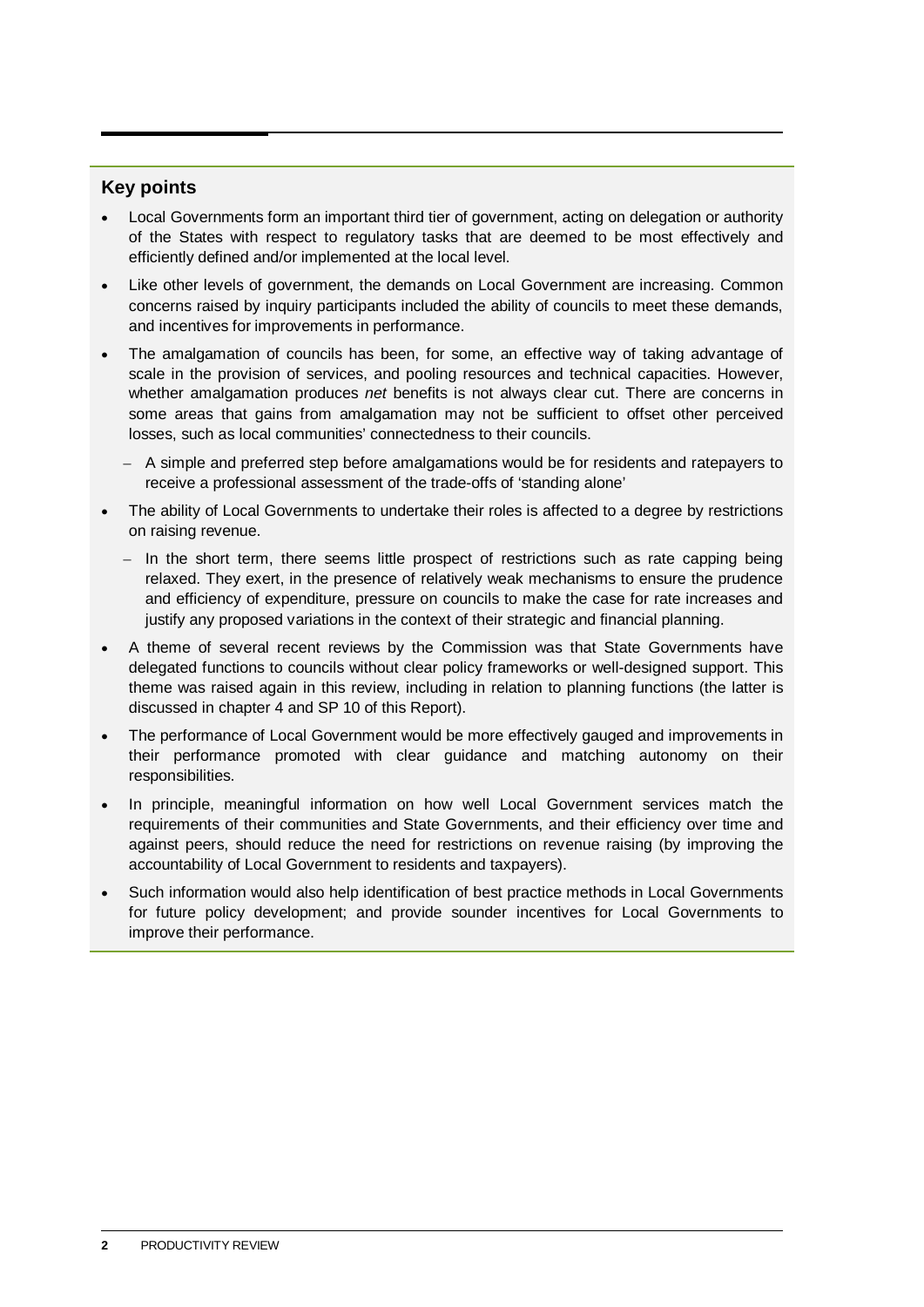# <span id="page-4-0"></span>Local Government

## **1 Local Government in Australia**

In Australia, Local Government forms an important third tier of government, acting on delegation or authority of the States with respect to functions that are deemed to most effectively and efficiently implemented and/or defined at the local level. As the tier of government that is usually closest to the community, it affects all people and businesses and has a unique insight into local and community needs.

'Local government is the government of communities and places. Elected councils are a fundamental element of our democracy, giving expression to people's aspirations for their neighbourhoods, towns and regions.' (NSW Independent Local Government Review Panel 2013)

There are more than 560 Local Governments operating in Australia, variously referred to as councils, boroughs, cities, districts, municipalities, regions, shires, towns, community governments, Aboriginal shires and boards (PC 2012).

This paper looks at the role of Local Government in Australia, how the scope of its activity is determined, the resources available to undertake this role, and available information on performance.

#### **Diversity a feature of local government**

 $\overline{a}$ 

Across Australia, there is substantial diversity in the roles and functions of Local Governments both between, and within, jurisdictions. This diversity is partly attributable to differences in the legislative and governance frameworks for Local Government, as well as councils' particular geographical features, the size and density of their populations and financial capacities (box 1).

Typical regulatory responsibilities<sup>[1](#page-4-1)</sup> include authorisation of planning and building developments, administration of food and liquor safety laws, the regulation of companion animals, provision of local roads and administration of certain aspects of health regulation. At the local level, services reflect the specific community's needs and aspirations, which may change as demographic profiles or economic conditions change (for example, as observed now via ageing populations, 'sea' and 'tree' changers, and commodity-related boosts or declines in rural and regional communities).

<span id="page-4-1"></span><sup>&</sup>lt;sup>1</sup> In the ACT, the roles and responsibilities are undertaken by a directorate of the Territory Government.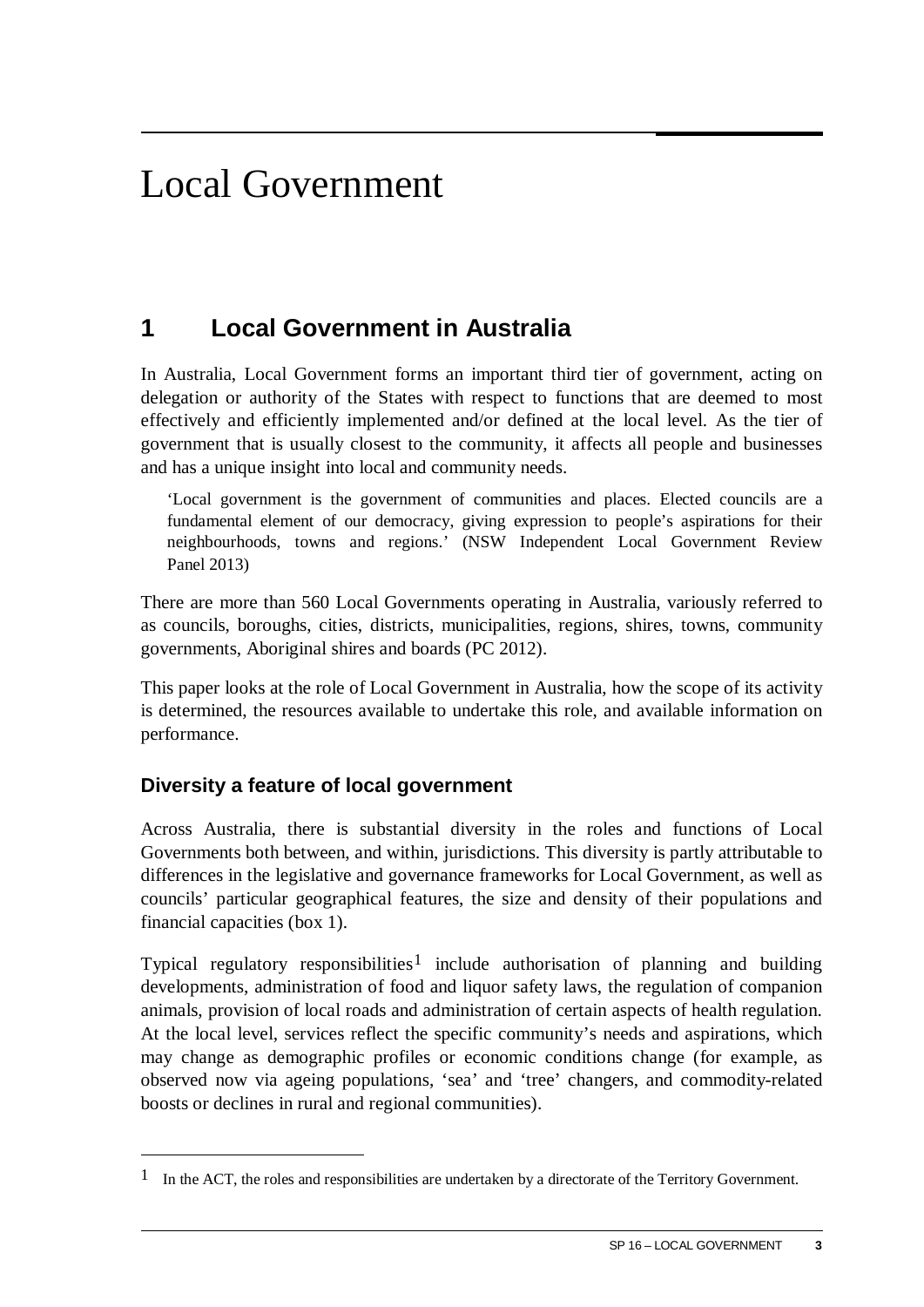#### Box 1 **The big and the small — diversity in Local Government**

The Brisbane City Council is Australia's largest Local Government by population and budget. It services about 1.2 million people, has 7550 full-time equivalent employees, brings in over \$2 billion in revenue each year (slightly more than the Tasmanian Government's own source revenue in 2016-17), covers a geographical area of 1338 square kilometres and provides a range of services, from buses and ferries to swimming pools and playgrounds.

By geographical area, the Shire of East Pilbara is Australia's largest council. It covers an area of area of 372 571 square kilometres, which is larger than the state of Victoria. With only 87 staff the Shire provides services to about 20 000 people.

In contrast, the Shire of Peppermint Grove is Australia's smallest council by geographical area. It covers an area of just 1.36 square kilometres across a single Perth suburb on the shores of the Swan River. The Shire employs 24 staff to provide services to its 1524 residents.

In Tasmania, Flinders Council covering the island of the north-east of Tasmania has a resident population of just over 800, in contrast to Launceston Council with a population of over 67 000.

*Sources*: DIRD (2017); Brisbane City Council (2016); Shire of East Pilbara (nd); Shire of East Pilbara (2016); WALGA (2017); Shire of Peppermint Grove (2016); Flinders Council (2017); Launceston City Council (2016).

Over the past thirty years, the responsibilities of most Local Governments have moved from being simply providers of property-related services — captured in a simple expression of their functions as focused on 'roads, rates and rubbish' — to increased involvement in the provision of social services, such as health awareness and management, recreational facilities and sporting venues and active promotion of local economic development including tourism. The wide range of activities undertaken by Local Governments is highlighted in table 1.

Local Governments are not recognised in the Australian Constitution and are creations of State and Territory Government legislation. As such, the number, population or area coverage and overarching governance (including performance management) arrangements of Local Governments are the responsibility of the States.

#### **Accounts for a small share of total government expenditure, revenue and employment**

Compared to the other two tiers of government, Local Government accounts for only a small component of revenue raising, operating expenditure and public sector employment. Local Governments' only tax base, property rates, accounts for approximately 3.5 per cent of Australia's total taxation revenue. Other sources of revenue include user charges and grants from the Australian and State or Territory governments (ABS 2016). At an aggregate level, Local Government is nearly 90 per cent self-funded. However, many rural and regional councils, which do not have the means to collect the same revenues as urban and larger regional councils, are more reliant on external funding sources (ALGA 2017).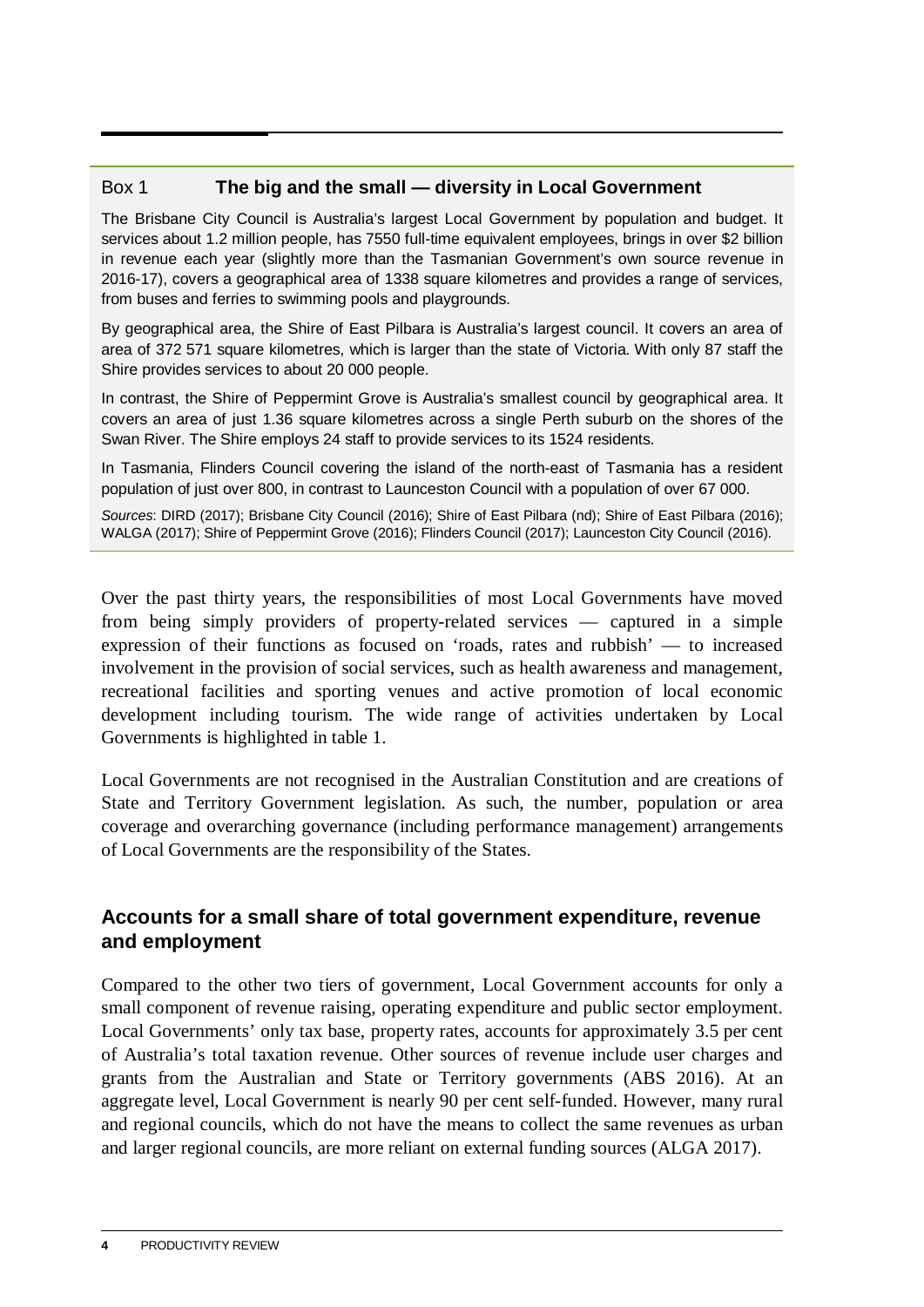The Local Government sector accounted for approximately 5 per cent (\$34 billion) of total public sector spending in 2014-15. This expenditure is dominated by housing and community amenities, followed by transport and communication and then general public services. Local Government employment accounted for about 10 per cent of total public sector employment — just under 187 000 people are employed by Local Government nationally.

| <b>Functional area</b>            | Roles                                                                                                                                                                                                                                                   |
|-----------------------------------|---------------------------------------------------------------------------------------------------------------------------------------------------------------------------------------------------------------------------------------------------------|
| Engineering and infrastructure    | Public works design; construction and maintenance of roads;<br>bridges, footpaths; drainage; cleaning; waste collection and<br>management.                                                                                                              |
| Property-related                  | Domestic waste management including solid waste and recycling<br>services, water and sewerage. <sup>b</sup>                                                                                                                                             |
| Planning and development          | Land use and town planning (including heritage); development<br>approvals; building inspection; licensing, certification and<br>enforcement; administration of aerodromes <sup>c</sup> ; quarries; cemeteries,<br>parking stations, and street parking. |
| Environment and health            | Catchment management; parks and gardens; tree removal; pest and<br>weed control; water sampling; food sampling; immunisation; toilets;<br>noise control; meat inspection and animal control.                                                            |
| Community and social              | Aged care and child care services; health clinics; youth centres;<br>community housing refuges and facilities; counselling and welfare<br>services.                                                                                                     |
| Recreation, culture and education | Swimming pools; recreation centres; community halls; sports<br>facilities; lifeguards; camping grounds; community festivals; libraries;<br>art galleries; theatres and museums.                                                                         |
| Other                             | Bus services; abattoirs; sale-yards; markets and group purchasing<br>schemes.                                                                                                                                                                           |

| Table 1 | Local Government activities by functional area <sup>a</sup> |  |
|---------|-------------------------------------------------------------|--|
|---------|-------------------------------------------------------------|--|

**a** A majority of these services are not provided by Northern Territory. In the Northern Territory, Local Government responsibilities are limited to traditional property-related services. **b** Water and sewerage are provided by some Local Governments in New South Wales, Queensland and Tasmania only. These services are not provided by Northern Territory Local Governments except in the town of Jabiru in West Arnhem Shire Council. Some Local Governments in South Australia are involved in the operation of effluent drainage schemes. <sup>c</sup> In Victoria, administration of aerodromes (etc.) falls under the functional area 'engineering and infrastructure'.

*Source*. PC (2012.

#### **How well defined is the role of Local Government?**

The specific role of Local Governments is determined by both the requirements of the relevant State and Northern Territory legislation and the expectations of their communities. In principle, the services provided should match those most valued by the community (a critical part of the productivity equation). As for other levels of government, elections provide the opportunity for the local community to express their preferences on options offered by candidates.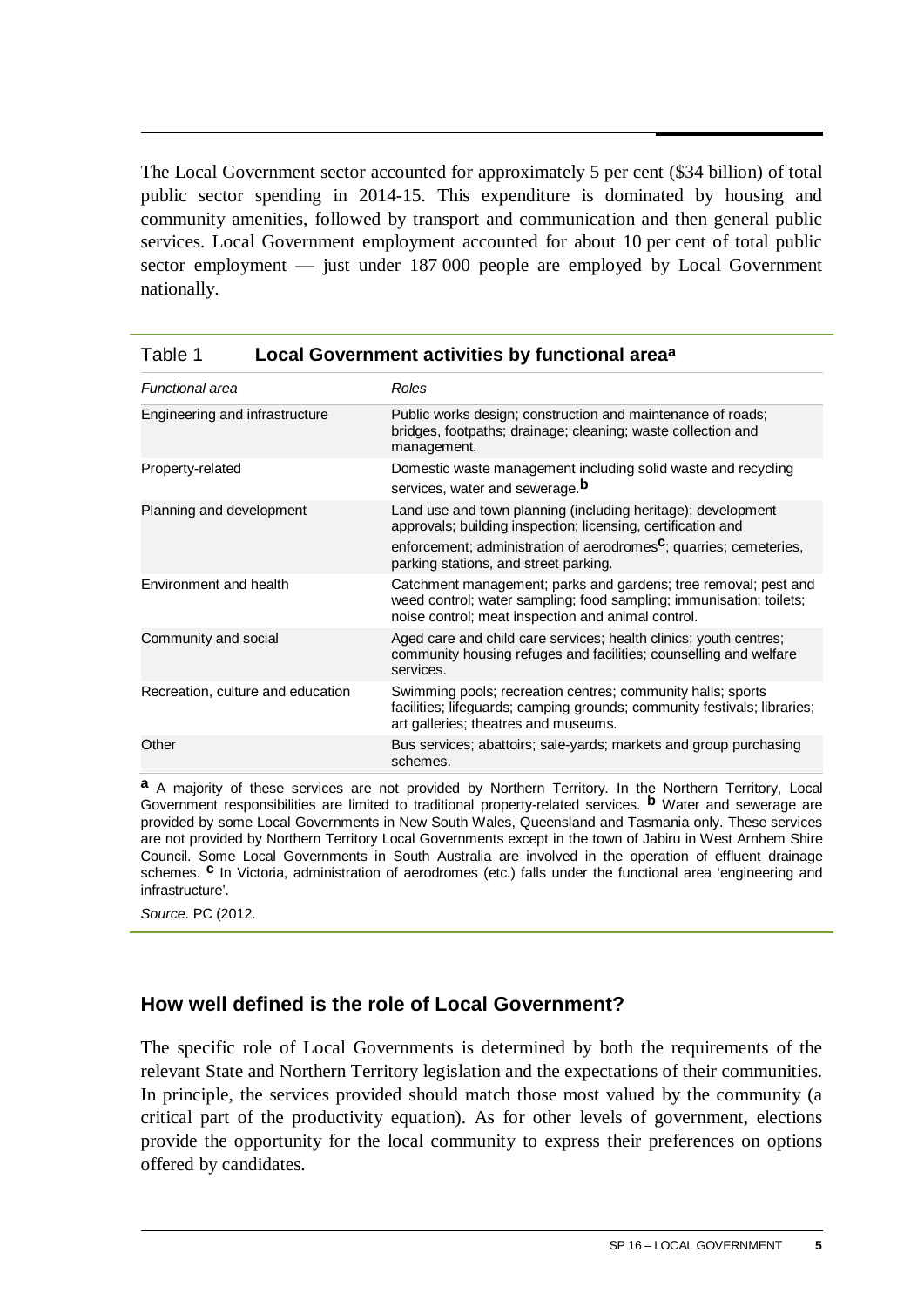<span id="page-7-0"></span>Local Government is often described as a government of the 'gaps' given that Local Government will often step in to provide services in direct response to community concerns.

There is no set 'list' as to the type, mix or level of services that all Australians can expect from Local Government. Previous reviews, for example, *Performance Benchmarking of Australian Business Regulation: The Role of Local Government as a Regulator* (PC 2012), have suggested that Local Governments are often caught in a tug-of-war between local preferences and a growing list of responsibilities and requirements delegated to them by their respective State Government.

Participants in this review raised concerns that while the role of Local Governments has expanded, they do not always have the financial capacity or required level of skills to efficiently undertake these roles. They suggested there has not been a significant change in circumstances observed in recent Commission inquiries, where State Governments have increased the responsibilities of Local Governments without increases in resources or sufficient guidance on how roles should be undertaken so as to ensure consistency with, and the efficient meeting of, State goals (PC 2012) (PC 2014). This appears true, at least in the case of planning and land use regulations, in several States. Planning and land use is considered in SP 10.

## **2 Does Local Government have the capacity to perform its role?**

#### **The question of amalgamations**

Much of the effort to improve the efficiency and capacities of Local Governments has involved the merging of Local Governments to take advantage of scale in the provision of services, to enhance financial viability and improve administration. More recently, the rationale for consolidation has centred on the potential for larger entities to improve the capacity and viability of smaller governments, rather than on savings (LG NSW 2015).

State Government-initiated council amalgamations have typically occurred in 'waves', with many of Victoria's and South Australia's occurring in the 1990s, Queensland's in the 2007 and 2008 and New South Wales over the past few years, where there has been a focus on councils in the Sydney metropolitan area. In Western Australia, a proposal to reduce the number of councils in Perth by nearly half in 2013 was not pursued by the State Government in 2015 following, reportedly, widespread opposition by local councils and the general community (Barnett and Simpson 2015).[2](#page-7-1)

<u>.</u>

<span id="page-7-1"></span><sup>&</sup>lt;sup>2</sup> Local Government amalgamations have been an ongoing process. Between 1910 and 2014 the number of local councils in Australia (excluding the Northern Territory) declined by nearly half. In Victoria and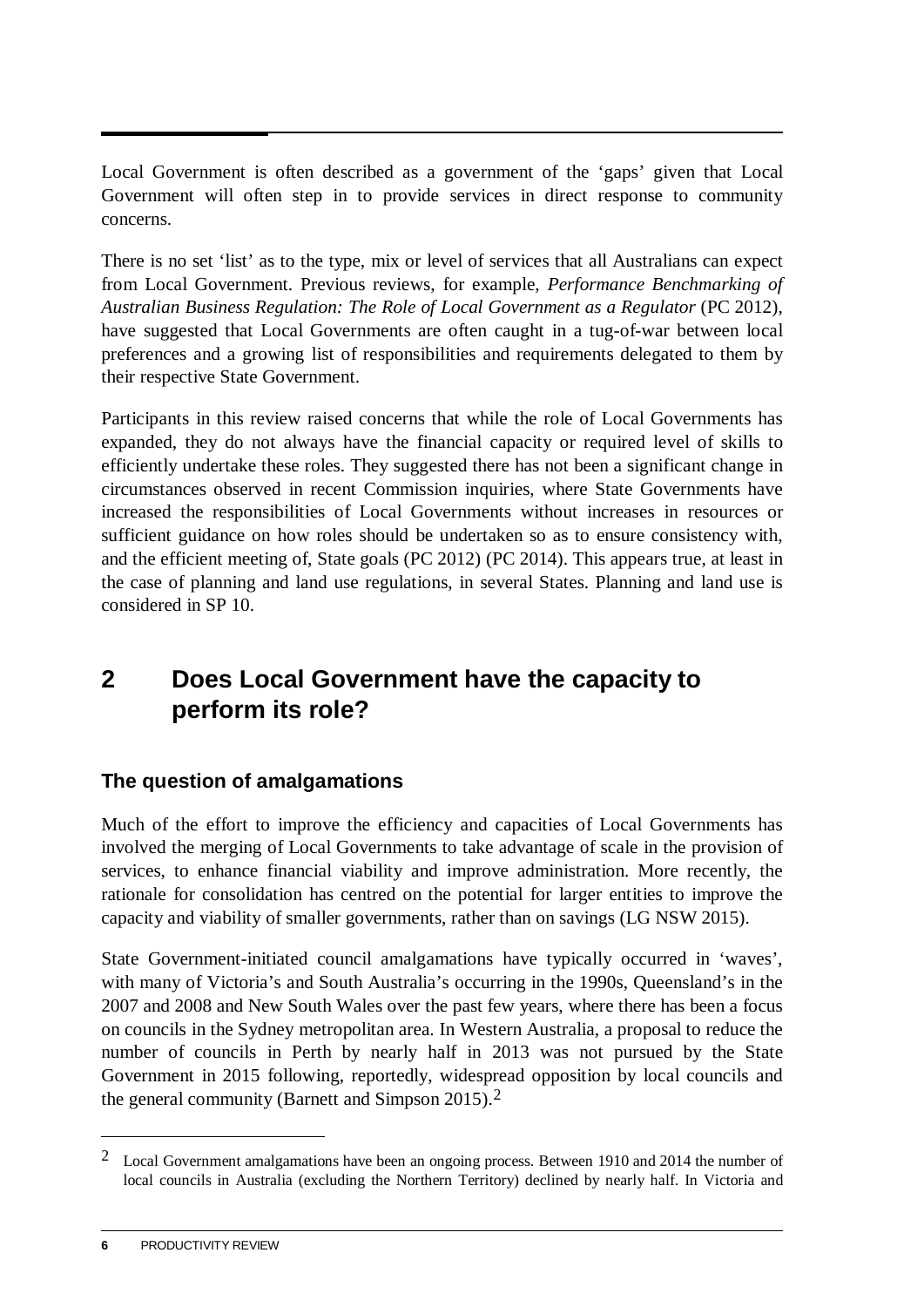In many cases, State Government-driven amalgamations have proved to be a contentious. Opposition to amalgamations in most cases — particularly in New South Wales and Queensland — has involved concerns that the larger Local Government entity will be less responsive to community needs, there will be a loss of the 'grass roots' democracy associated with smaller Local Governments and, particularly in rural and regional areas, a loss of jobs due to the rationalisation of activities.

Some Local Governments have voluntarily merged, such as Geraldton and the Greenough Shire in Western Australia in 2007. However, some have suggested that such voluntary mergers are often undertaken against the backdrop of possible State Government intervention.

As an alternative to amalgamations, Local Governments have turned to collaboration/cooperation to share resources and provide shared services. This has occurred more in non-urban areas. The success or otherwise of such arrangements has often depended on the size, the number and financial strength of the participating Local Governments, as well as the level of commitment and leadership involved (LG NSW 2015).

There are a number of challenges facing non-urban Local Governments supplying water, including low customer density leading to higher costs and difficulty in attracting skilled labour; problems compounded by declining populations and, in some cases, a legacy of under-investment. One of the responses of State Governments has been to pursue amalgamations or greater collaboration between councils. Issues relating to provision and regulation of water services are being examined by the Commission's current inquiry into national water reform.

There is no single answer as to what is the optimal size for a Local Government. This would vary by the area in which the Local Government is located, such as regional or urban, and by its regulatory functions and the mix of services it is providing.

The evidence on whether amalgamations have led to more efficient and effective service delivery is mixed (box 2). Economies of scale do clearly exist; the question is whether they offset other perceived losses, such as local connectedness to councils.

A simple and preferable step before amalgamations would be for residents and ratepayers to receive a professional assessment of the trade-offs of 'standing alone'. Residents and ratepayers should be aware that if a council wants to stay small, there are likely to be inefficiencies and they may need to pay a premium or accept lower quality or level of services. For some taxpayers, 'better' might be about more localised or customised services provided by the smaller area council, rather than less localised but cheaper services provided by larger area councils. Provided the residents and ratepayers are aware

<u>.</u>

South Australia, the number of local councils declined by just over 60 per cent and in New South Wales and Queensland by just over 50 per cent in the same period (LG NSW 2015).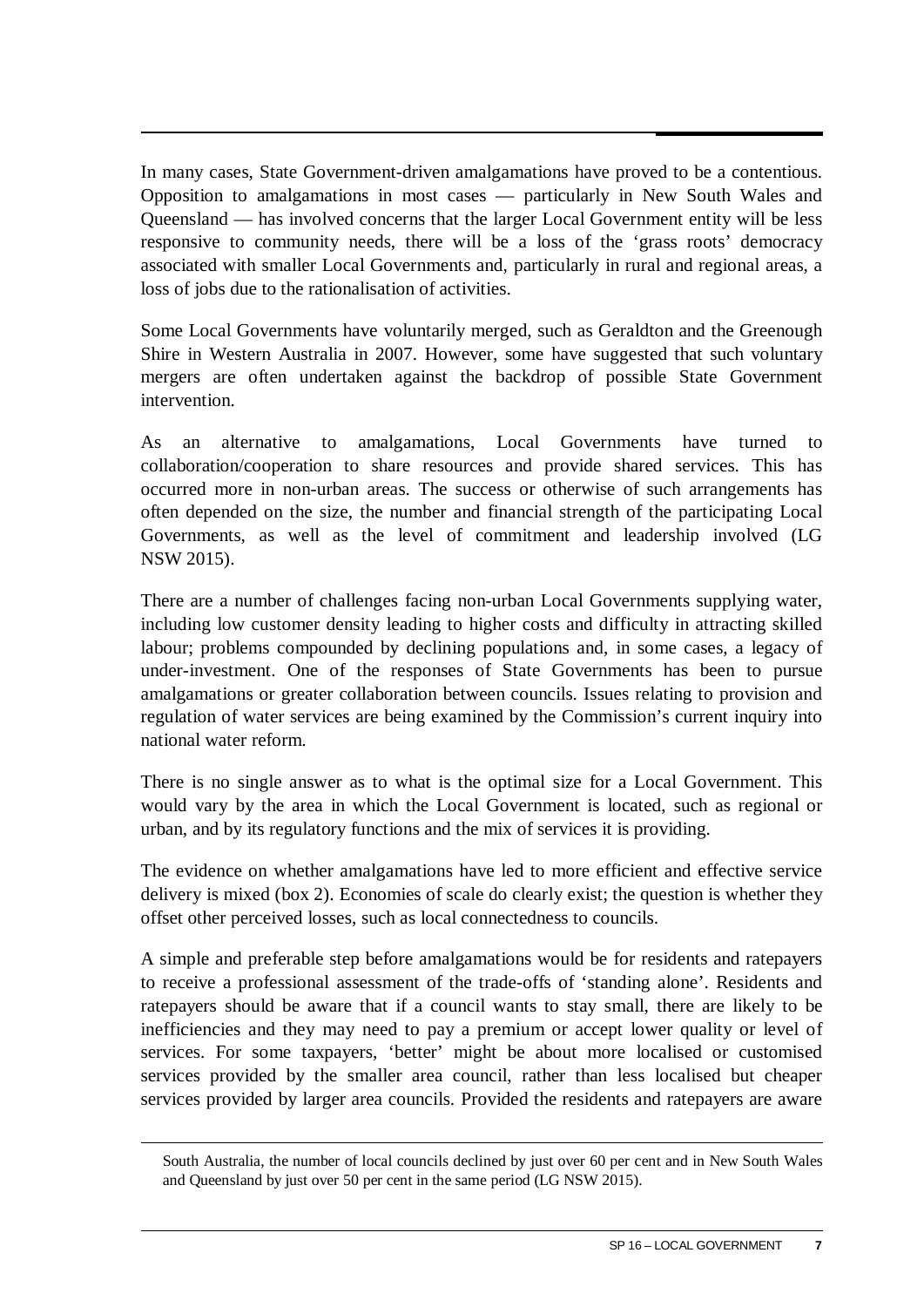of the actual costs from 'standing alone' and are willing to meet those costs, decisions on merging or amalgamating should remain with the community.

#### Box 2 **The outcomes of amalgamation**

The evidence on the outcomes from Local Government amalgamation is mixed (LG NSW 2015).

A study of the amalgamation of four Clarence Valley Councils in New South Wales in 2004 by Tiley (2013) found that, overall, the benefits outweighed the costs. However, there was disruption, a tendency to increased bureaucracy and the expected financial savings did not materialise, at least in the first few years following amalgamation. The main sources of benefits were increased service delivery capacity, greater purchasing power, the ability to employ more specialised staff, more efficient use of plant and equipment and a more strategic approach to risk management.

A review by the Queensland Treasury Corporation (2009) of the Local Government amalgamations that occurred in Queensland in 2007-08 found overall benefits, with cost savings applied to improvement of services. It also remarked on substantial short-term costs arising from change.

Work by McKinley Douglas (2006) found that Local Government amalgamations in South Australia in the mid-1990s saved only \$19 million, as compared to projected savings of \$150 million per year.

In New South Wales, IPART (2015b) assessed proposals from Local Governments to either stand alone or merge under the *Fit for the Future* Assessments of Local Government in New South Wales in 2015. These proposals were assessed based on their ability to deliver scale and strategic capacity to meet the needs of the community, financial sustainability, the ability to manage infrastructure and services and efficiency in the delivery of services (based on a declining per capita operating expenditure). Of the 139 proposals assessed, 52 were found to be 'fit', under the assessment criteria. Of the 87 that were assessed as 'unfit', 60 did not have sufficient scale and strategic capacity, 18 did not meet the financial sustainability criteria and 9 did not meet either of these criteria (IPART 2015a).

A study by Sinnewe, Kort and Dollery (2016) compared the Brisbane City Council to the Sydney City Council, an average of six other south east Queensland councils and 10 metropolitan New South Wales councils across four financial indicators. These included own-source revenue capacity, management of capital, debt servicing capacity and asset management.

The study found that between 2008 and 2011, the comparison groups outperformed the Brisbane City Council in respect of financial flexibility, liquidity and debt servicing ability. In contrast, Brisbane City Council compared well in regard to investing in new infrastructure, and its rates and fees per household were below the NSW Local Government comparison groups and about average for the other large south east Queensland councils.

The extent of the cost savings resulting from Victorian Local Government amalgamations in the 1990s have been subject to debate. Some suggested that savings were in the order of 8 to 9 per cent whereas others have suggested that there had been little economic gain as Local Government operating costs in Victoria had increased between 1991-92 and 1996-97 (Tiley and Dollery 2010).

Research undertaken by the Centre for Local Government at the University of New England by Dollery has long been sceptical of the benefits of amalgamation, drawing on both international and Australian evidence. There is a trend in a number of OECD countries towards a smaller number of larger local authorities. The evidence has been mixed as to the significance of savings, economies of scale or performance improvements through mergers and amalgamations (Boyle 2016).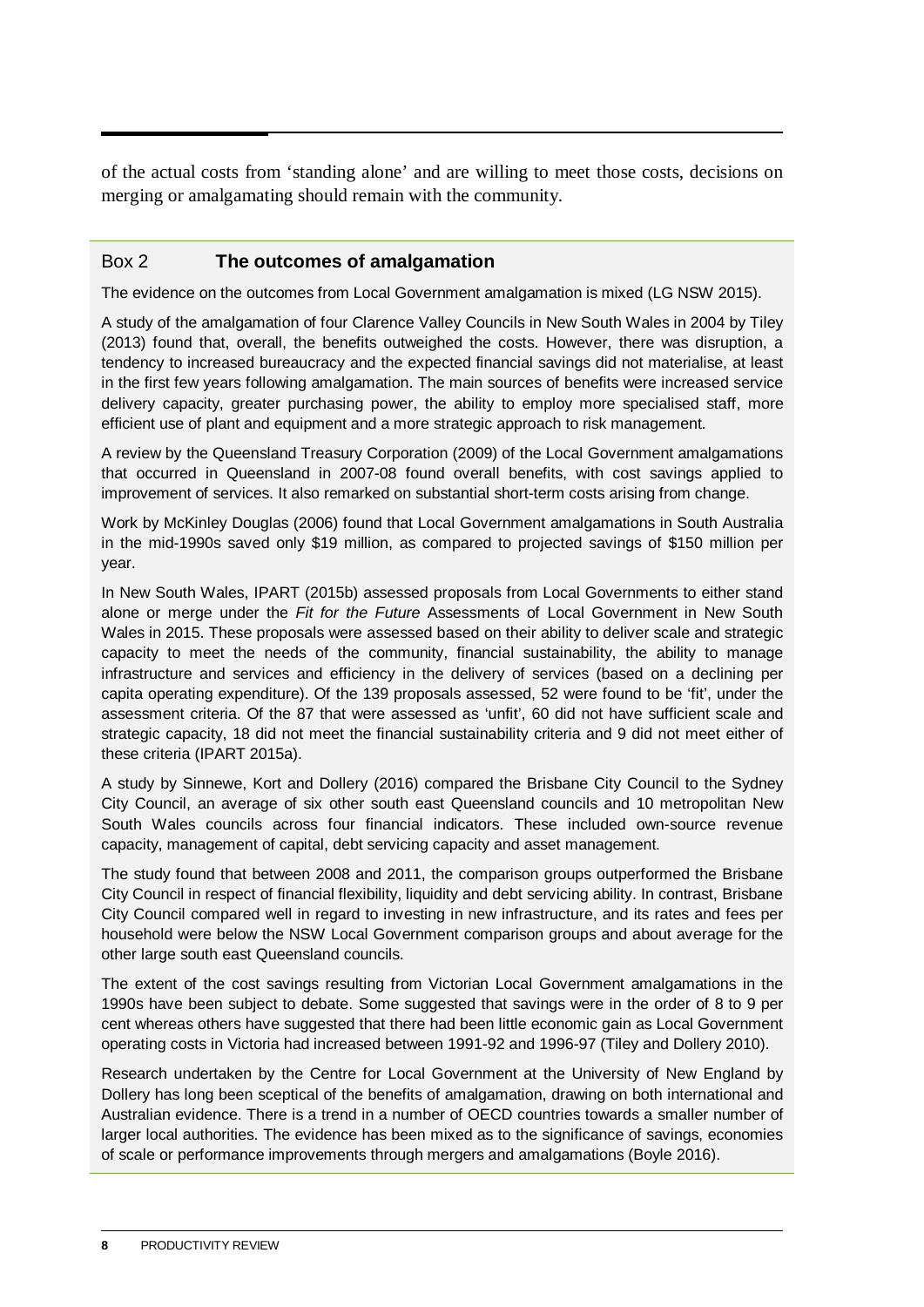#### **Local Government financial capacity**

Local Governments have greater overall control over their spending than over their revenue, although, of course, much spending is necessitated by State Governments.

State Governments impose restrictions on the type, and in some cases the amount, of revenue Local Governments can earn and raise through borrowings. Local Governments have three main sources of revenue: property rates, their only source of tax revenue; fees and charges on the goods and services they provide; and grants received from other levels of government or the private sector.

In 2014-15, Local Government, inn aggregate, raised almost 90 per cent of their own revenue, with grants and subsidies making up the remaining 10 per cent (DIRD 2017). However, there is considerable variation, in per person terms, in both own-source revenue raised and grants received by Local Governments in Australia, with Local Governments in urban areas predominantly funded from their own sources of revenue, particularly rates, fees and charges. For most rural and remote councils, grants are a substantial source of revenue (PC 2012).

The Commission's study into transitioning regional economies noted that where populations have declined in Local Government areas, related declines in revenue are hampering efforts to maintain infrastructure designed to service (and be funded) by larger populations (PC 2017).

#### Restrictions on revenue raising

State Government restrictions on Local Government revenue raising are largely imposed through requirements to offer concessions to particular groups or the capping of Local Government rates.

Rate capping is currently used in New South Wales and Victoria and has been used in other jurisdictions, to control increases in Local Government rates (box 3). In South Australia and Tasmania, the relevant Local Government Act sets out principles for Local Governments to take into account when devising their rates policies.

For a State Government, rate capping can protect ratepayers from excessive rate rises by Local Government. Given Local Governments are a creation of the States, they have an interest in containing overall tax burdens and ensuring that Local Governments determine rates responsibly. However, for Local Governments rate capping means they must either find another revenue source (for example increasing local fees and charges or higher grants from other levels of government) or reduce their expenditure, which could mean more efficient delivery, but could also inhibit a Local Government's ability to respond to its community.

To get around the inflexibility of the rate cap, New South Wales allows councils to vary categories of rates as long as their general income remains within that allowed by the maximum increase. The Government also allows councils to apply for higher general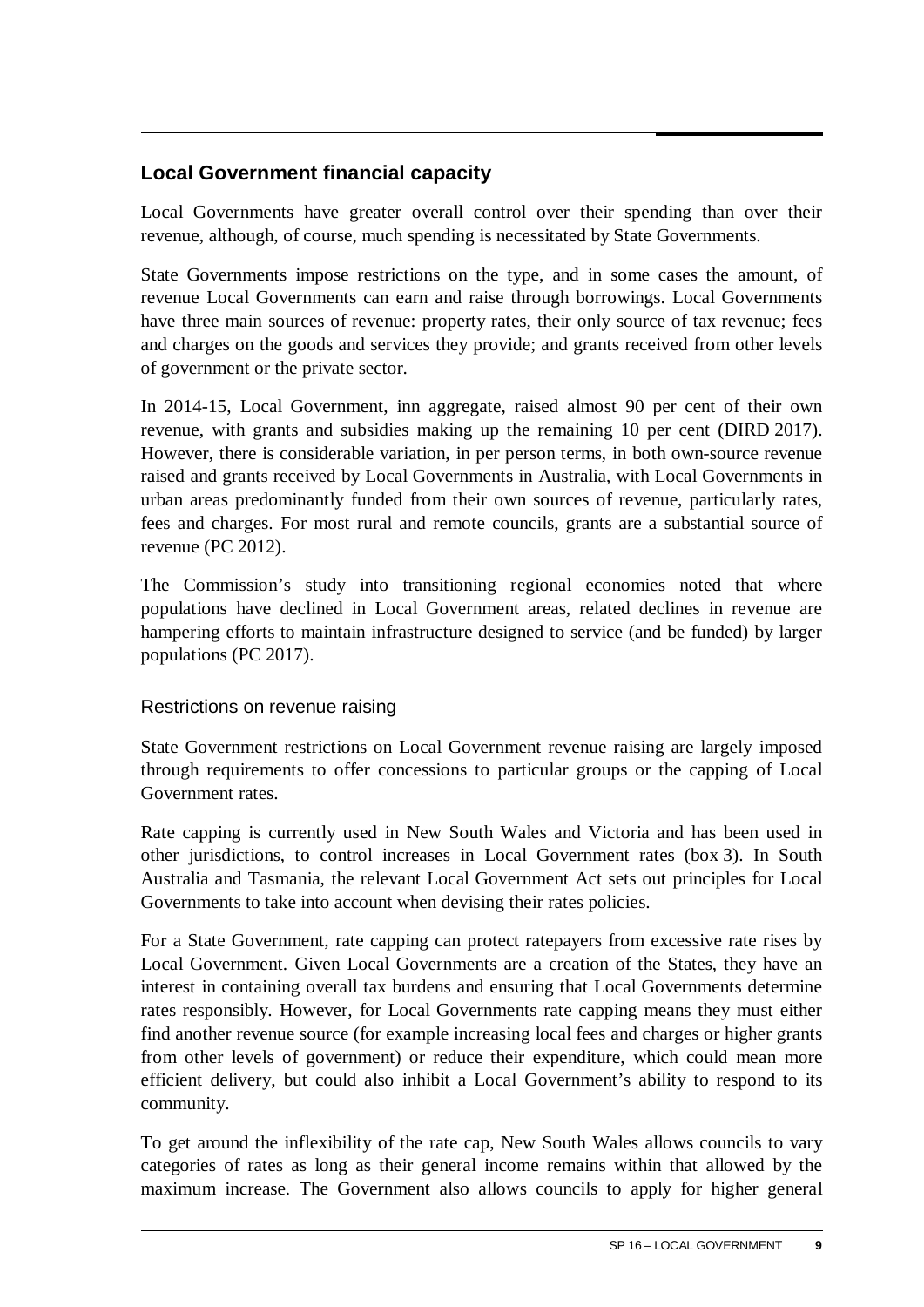revenue via a special rate variation, whereupon the Independent Pricing and Regulatory Tribunal vets the reasonableness of proposed expenditure. These provisions, while relatively administratively burdensome, are aimed at providing continuing assurance of state oversight of Local Government revenue raising, while allowing genuine local needs to be met.

#### Box 3 **Rate capping**

#### *New South Wales*

Rate pegging, as it is referred to in New South Wales, has been applied since the 1970s. Since 2011-12, the Independent Pricing and Regulatory Tribunal (IPART) has set the maximum annual increase in each council's general income. It determines the rate increase with reference to changes in the average costs faced by councils and desired improvements in productivity.

For 2017-18, the rate peg is 1.5 per cent (1.8 per cent the previous year). Provided a council's general income remains within the set maximum increase, it may increase categories of rates by higher or lower than the rate peg. Councils requiring additional general revenue may apply to IPART for a special variation. Charges for waste management, water, sewerage and stormwater are not subject to rate pegging.

#### *Victoria*

Victoria introduced rate capping in the 2016-17 financial year following an election commitment by the Government to maintain rate increases below the CPI — the 'Fair Go Rates System'. The Minister for Local Government sets the maximum increase in councils' rates and charges based on recommendations from the Essential Services Commission (ESC). The ESC bases its recommendations on the forecast change in the consumer price index over the financial year to which the rate cap relates, plus or minus any adjustment for factors such as wage pressures or efficiency dividends. The Minister can choose to apply the cap to all councils (as has been done to date), a group of councils or a single council. Councils can apply to the ESC for a higher cap.

In 2017-18, the rate cap is 2 per cent (2.5 per cent the previous year) and applies only to general rates and municipal charges. It does not apply to certain charges, such as for garbage collection. However, the Minister has powers to extend the application of the rate cap to other rates or charges in the future.

#### *Other states and territories*

Rate capping has also applied temporarily in some States, for example in South Australia in 1997-98 and 1998-99, and in the Northern Territory between 2007 and 2010.

*Sources*: IPART (2017); ESC (2016); VDELPW (2017); South Australian Economic and Finance Committee (2016); NSW Local Government Independent Review Committee (2013); Battersby (2015).

Despite the flexibility afforded by such mechanisms, there continues to be criticism of rate capping. An independent review of local governments in New South Wales found that it was unlikely that Local Governments would subject their ratepayers to large increases in rates if rate pegging was relaxed. It found:

… no evidence from experience in other states, or from the pattern and content of submissions for Special Rate Variations, to suggest that councils would subject their ratepayers to grossly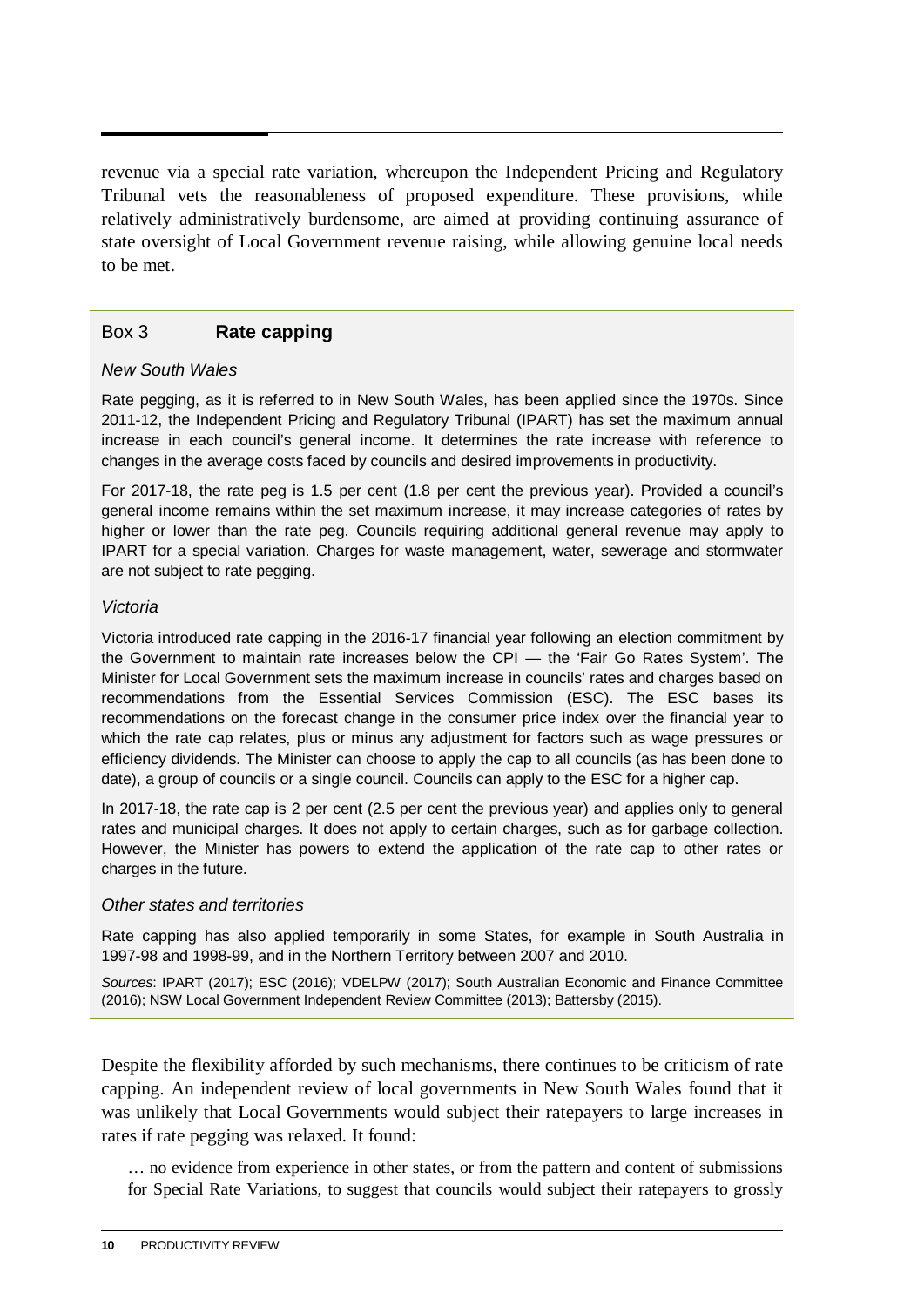excessive or unreasonable imposts if rate-pegging were relaxed. (NSW Independent Local Government Review Panel, 2013)

The use of rate capping also limits the accountability of Local Government to their ratepayers, a point noted by the Henry Tax Review.

If local governments are to be accountable to ratepayers for their expenditures, it follows that they should have full (or at least greater) autonomy over the setting of the tax rate applied to properties in their jurisdictions. (Henry et al. 2009)

However, the use of independent regulators in New South Wales and Victoria to determine or recommend rate increases has 'de-politicised' the process, and required Local Governments to both be more efficient and justify proposed expenditure in the context of their financial and strategic plans.

There is no clear evidence about the impact of rate capping on the performance of Local Governments. Victoria will be reviewing its rate capping system by the end of 2021. This would provide an opportunity to also look at the companion issue of the effectiveness of its new performance reporting regime in promoting the quality and efficiency of council services (further discussed below). In principle, strengthened accountability through this mechanism should lessen or obviate the need for stringent rate controls.

In addition to capping rates, States can impose statutory limits on some fees and charges for Local Government services. In New South Wales, the Local Government Act requires councils to provide concessions on rates to pensioners and sets the amount by which the rates are required to be reduced. In its submission to the Commission's study (PC 2017) into transitioning regional economics, the Western Australian Local Government Association submitted that restrictions on charges for services can have a significant impact:

These restrictions limit the efficiency of the [local government] sector and the ability to appropriately raise own-sourced revenue or manage assets in the best interests of their communities. These constraints also restrict the sectors' ability to invest in productivity enhancing infrastructure, and provide important services for the community — which will be critical to ensuring the successful transition in the local economy. (WALGA, sub. 22, p. 18)

Previous reviews have found that these limits can be at levels below the full costs of providing the services (NSW Independent Local Government Review Panel 2013; PC 2008), although this is contrary to governments' competitive neutrality obligations. Where concessions are required as community service obligations, these requirements should be clearly identified, costed and paid for by State Governments (Harper et al. 2015).

The Financial Assistance Grants program and minimum grants

The Financial Assistance Grant program provides funding from the Australian Government to Local Governments across Australia via State Governments on the advice of the State's grants commission. Every Local Government receives a minimum grant equivalent to a per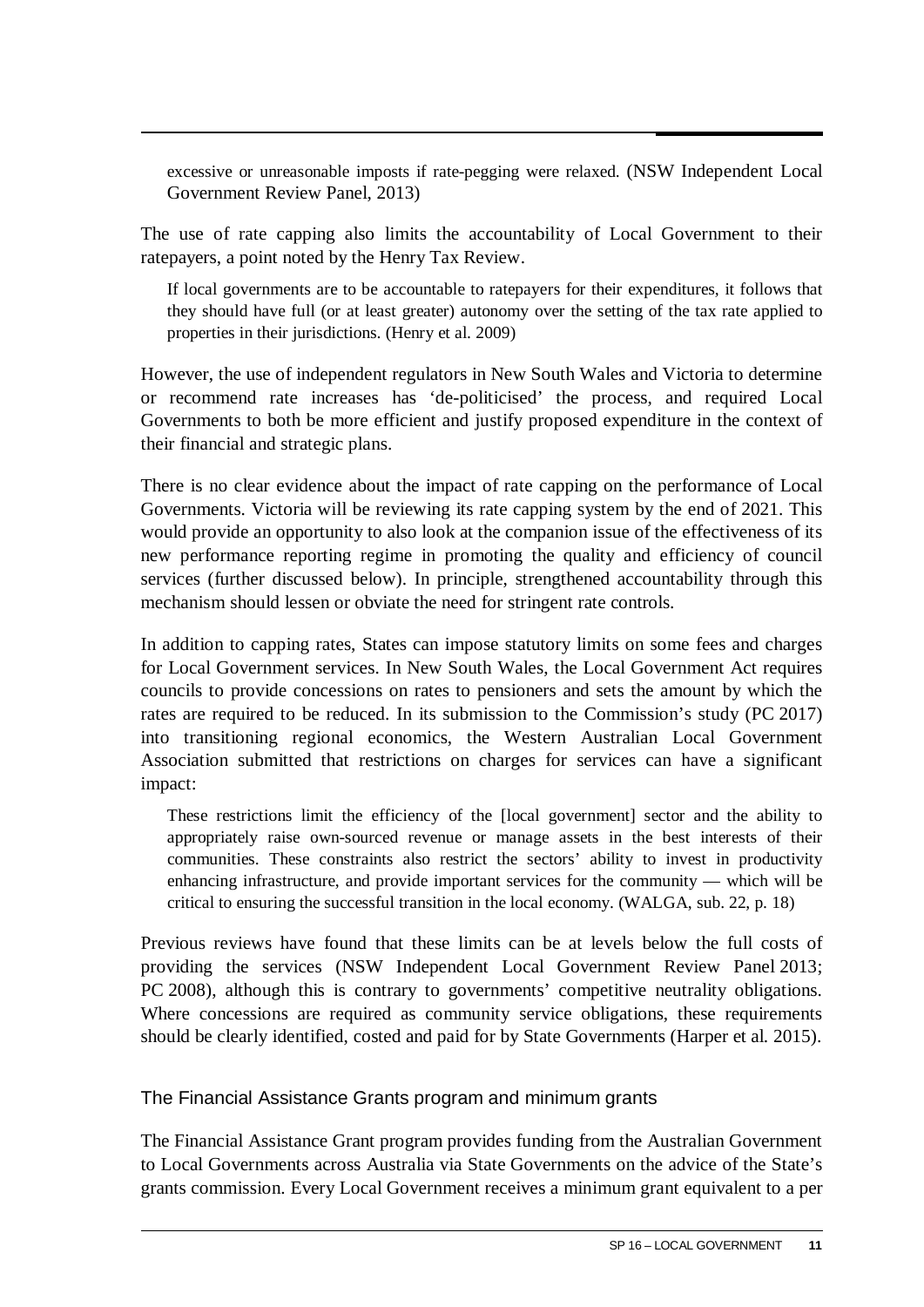capita distribution of 30 per cent of the general purpose funding pool in accordance with the National Principle requirements of the *Local Government (Financial Assistance) Act 1995* (Cth). In addition, funds are provided on a horizontal fiscal equalisation basis so that all Local Governments in a State have the ability to provide a similar range and quality of services.

Local Governments only receiving the minimum grant entitlement are typically located in capital cities or urban areas. In 2014-15, just over 44 per cent of the population was in 'minimum grant' councils (DIRD 2017). Across jurisdictions, the proportion of the population covered by Local Governments on the minimum grant varies widely, ranging from 28 per cent in New South Wales to just over 75 per cent in Western Australia in 2014 (DIRD 2017).

There have been a number of calls for removal of the minimum grant principle to support a higher level of horizontal equalisation and enable greater levels of redistribution to the relatively less well-off councils.

The NSW Independent Review of Local Government noted that the current arrangements resulted in large amounts of assistance being provided to relatively well-off Local Governments and said:

The Panel believes that in a climate of fiscal restraint, consideration needs to be given to the option of redistributing more funds to the most needy councils and communities. (NSW Independent Local Government Review Panel 2013)

Similarly, the Henry Tax Review commented:

There seems little reason that local governments with large fiscal capacities should receive a guaranteed minimum grant (which allows them to tax their residents less than they otherwise would) at the expense of local governments with relatively small fiscal capacities (which result in them taxing their residents more than they otherwise would). The current requirement that each council receives 30 per cent of its per capita share of untied financial assistance grants may prevent State grants commissions from redistributing to councils that require greater assistance. (Henry et al. 2009)

The Commission's 2008 study into the fiscal capacity of Local Governments also found that, given the differences in the scope to raise additional revenue across different classes of councils, there was a case to review the provision of Australian Government general purpose grants to Local Governments (PC 2008).

More recently, the Australian Government asked the Commonwealth Grants Commission (CGC) in 2012 to identify measures for improving the impact of the Local Government Financial Assistance Grants (FAGs) on the effectiveness of Local Governments and their ability to provide services to their residents within the current funding envelope. The CGC reported by December 2013, but at this stage the report has not been publicly released. The Commission is of the view that there should be a holistic recognition of different councils' capacities to raise revenue.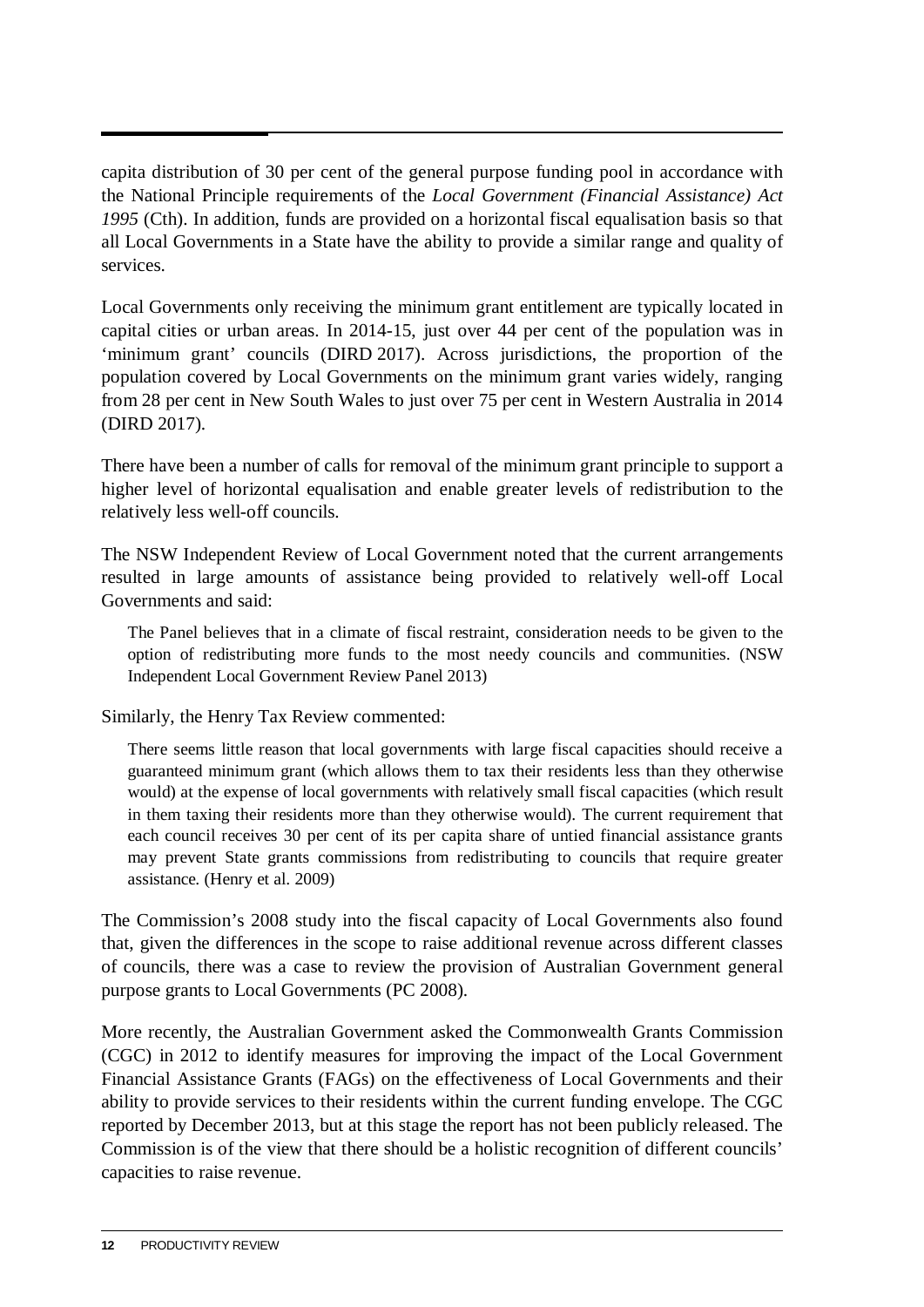#### <span id="page-14-0"></span>**Skills and leadership**

Available evidence suggests there is considerable variation in the workforce capacities of Local Governments.

Generally, rural and remote Local Governments have the smallest workforces, but have more workers per resident than urban Local Governments. However, smaller rural and regional governments often face difficulties in being able to provide and maintain the range of technical and professional skills — for example, engineering, IT and health related roles — required to undertake their role. Also, recruitment and retention of staff can be a challenge for Local Governments in remote and some regional and rural locations.

Local Governments, where possible, have responded by sharing professional and technical staff between councils. For example, the Local Governments in north-western Tasmania and in the Riverina region of New South Wales have arrangements in place to share staff. Nevertheless, State Governments also need to be cognisant of the resources available to Local Governments, both in terms of finances and workforce capacity, before devolving additional responsibilities to them.

Also, secondments and staff movements between levels of government and the private sector provide an opportunity to broaden the skills and experience of staff, and develop capability, both at an individual level, and across the workforce more broadly (PC 2012).

Recent work by the Commission on transitioning regional economies (PC 2017) noted that regional development initiatives had the strongest chance of success when communities themselves took leadership in identifying strategies for facilitating development. The more successful regions have seen Local Governments preparing strategic plans to identify and analyse regional strengths, opportunities, potential risks and priorities for action.

## **3 How well is Local Government performing?**

There are a number of mechanisms through which the performance of Local Government can be assessed and be held accountable for its performance. The local community assesses the performance of Local Government through elections, there is the public scrutiny of Local Government processes and finances, State Government audit processes and, in some jurisdictions, regular reporting on agreed performance indicators.

The Commission notes that voting in Local Government elections is not compulsory in South Australia, Western Australia and Tasmania. This potentially creates a risk that Local Governments with relatively small populations will be represented by sectional (engaged) interests, so providing services or making other decisions that may not be those most valued by the community as a whole.

Assessing and reporting on the performance of Local Governments and providing this information in a transparent manner that is accessible to both governments and the wider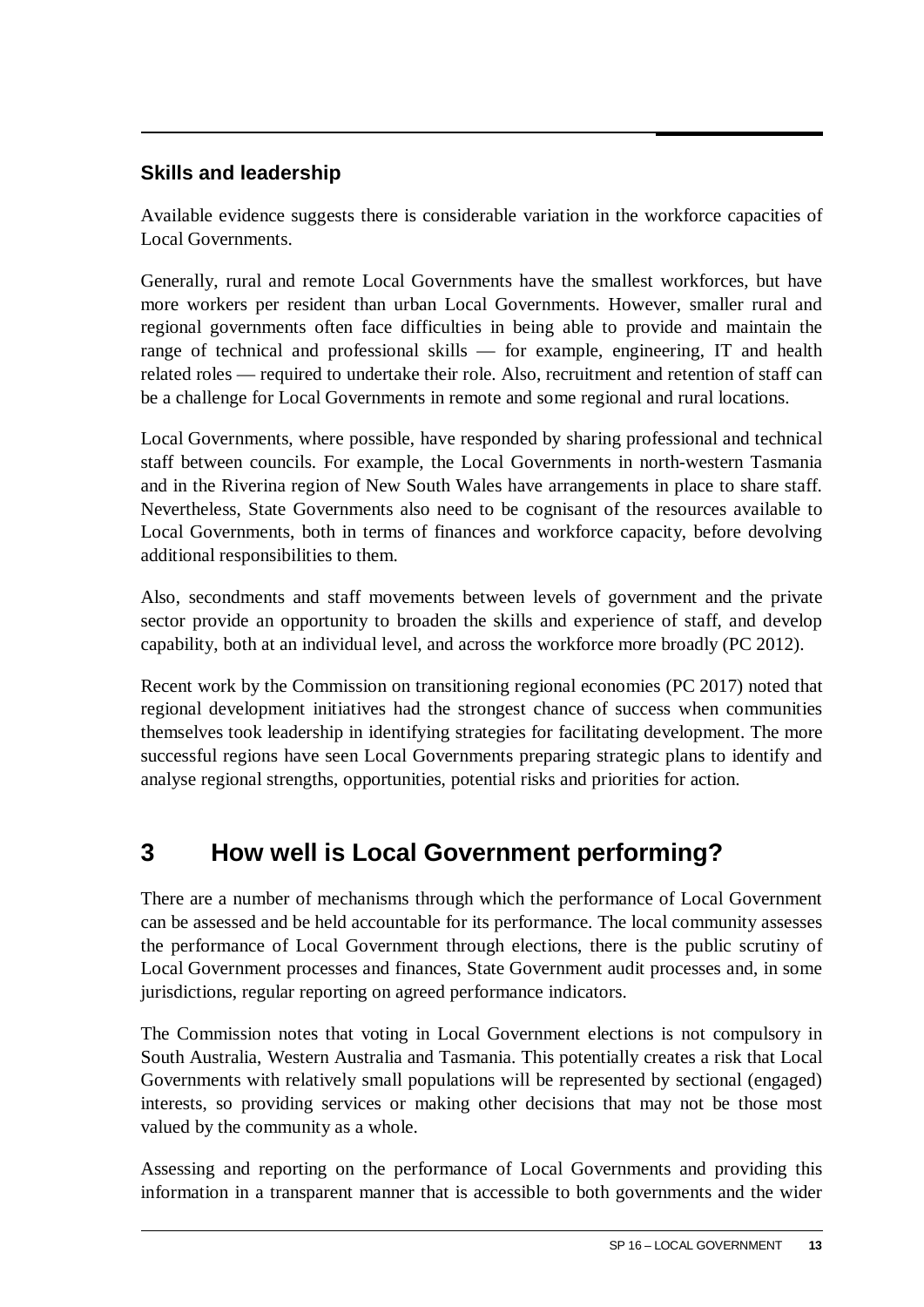community is an important mechanism for incentivising improvements. However, at present these mechanisms are not used as widely or as effectively as they could.

#### **The importance of transparency**

Information about processes, decisions and rules can highlight gaps in governance. Information on what is being delivered, the standards to which they are being delivered and how performance compares are particularly important to inform areas for improvement, prompt change and hold Local Governments to account.

There is a role for both absolute and relative performance indicators. Absolute indicators, such as in regard to finances, provide information as to whether or not Local Governments are performing to a generic standard and how they are performing over time. Comparative indicators can provide additional useful information, particularly in identifying causes of differences between similar councils and identifying best-practice methods in councils for future policy development.

Reliable information on performance can also help answer questions about the impact of State Government interventions, such as rate capping systems and amalgamations on Local Government capability and service quality.

A lack of effective Local Government performance measures is a longstanding issue that has been identified by multiple reviews (IC 1997; NSW Independent Local Government Review Panel 2013; VAG 2008).

A former Western Australian councillor and mayor noted some of the consequences of poor, or inadequate, reporting on performance:

I suggest the by far most major issue is the almost complete lack of business transparency in local government. … Apart from the annual list of rate increases in the mainstream media there is virtually no reporting of individual or relative performance by local government. For, I believe, one simple reason, no attempt is made to measure any type of performance, apart for individual project completion, or performance against budget. (sub. 23, p. 1)

It was also suggested that as the status of Local Governments and remuneration of Local Government executives was determined by budget size and workforce, there was an incentive for executives to increase both, to the detriment of council efficiency:

As the only metrics that are measured and compared are size of budget and workforce reporting these have to be the primary determinants of remuneration. Hence together with maintaining relative pecking orders this ensures there is constant and unending pressure to increase both of these. So fundamentally, the more money they spend the more they are paid. So logically if follows, the more money they waste the more they are paid, the more inefficient they are the more they are paid because both inflate their expenditure. (sub. 23, p. 1)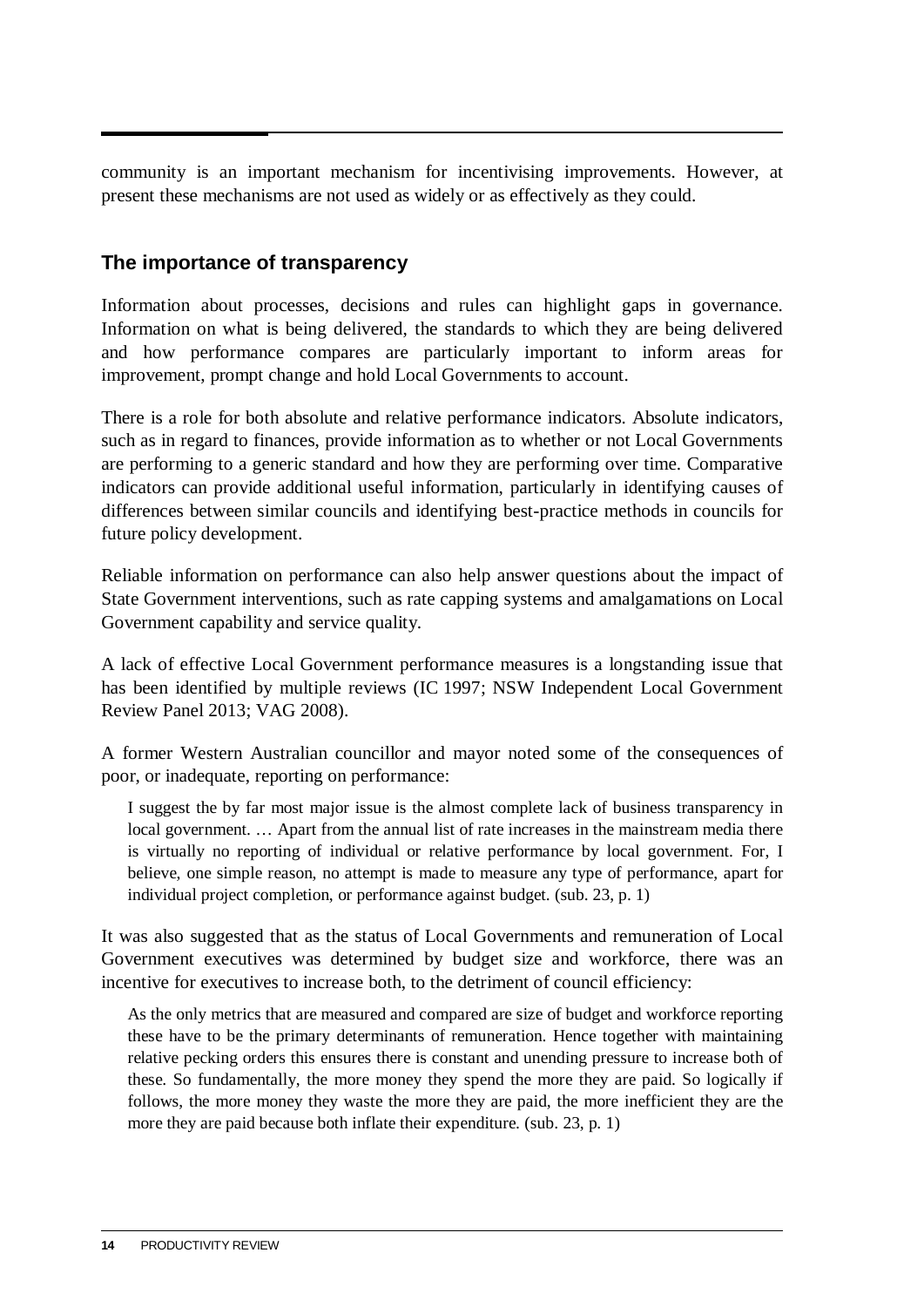#### Local Governments should provide *meaningful, accessible* performance indicators

At present, there are multiple aspects of Local Government performance that Local Governments around the country are required to report on, including financial performance, service delivery and governance (box 4).

#### Box 4 **Examples of existing reporting frameworks**

Reporting of Local Government performance indicators varies across jurisdictions. Examples of performance reporting in New South Wales, Western Australia, Queensland and Tasmania are summarised below.

#### *Your Council (New South Wales)*

The *Your Council* report summarises local council performance under several themes, including financial performance, service delivery and community asset management. The performance data are also available in spreadsheet form to the public, but is not provided in a format that allows easy comparisons across councils. The NSW Independent Local Government review suggested a worthwhile objective might be to establish a website giving the public easy access to a range of comparative data. (NSW Independent Local Government Review Panel 2013).

#### *My Council (Western Australia).*

The Western Australian 'My Council' website provides financial health indicators and some council profile information (for example, area, population, rates and compliance audit information). Users can compare financial health indicators across similar councils on the website or download the whole dataset. At this stage, the comparative information does not extend beyond financial indicators.

#### *Local Government Comparative Reports (Queensland)*

The Queensland Department of Infrastructure, Local Government and Planning provides comparative reports on its website, including spreadsheets with information on different areas of Local Government, in particular financial, personnel, roads, water and sewerage services, waste management, libraries and parks and gardens. These reports are designed for use by councils rather than the general public.

A secondary system is the 'Better Councils, Better Communities' initiative. This is a council-driven project aimed at supporting Queensland councils to achieve better productivity and financial performance. The 'Better Councils' website canvasses examples of council innovations and success stories for other councils to learn from.

#### *Local Government Sustainability Objectives and Indicators Project (Tasmania)*

Tasmania published a Local Government Performance Report each year summarising the performance of Tasmania's councils against 10 sustainability objectives and indicators until 2013-14. The indicators used a range of data sources to measure performance across financial management, asset management, planning and development. Other data sources are being considered for performance information. The Auditor General currently reports on the financial sustainability of Local Government and on some efficiency indicators.

*Sources*: Western Australian, Department of Local Government, Sport and Cultural Institutions (2017) NSWOLG (2015); LGAQ (2017); QDILGP (2017).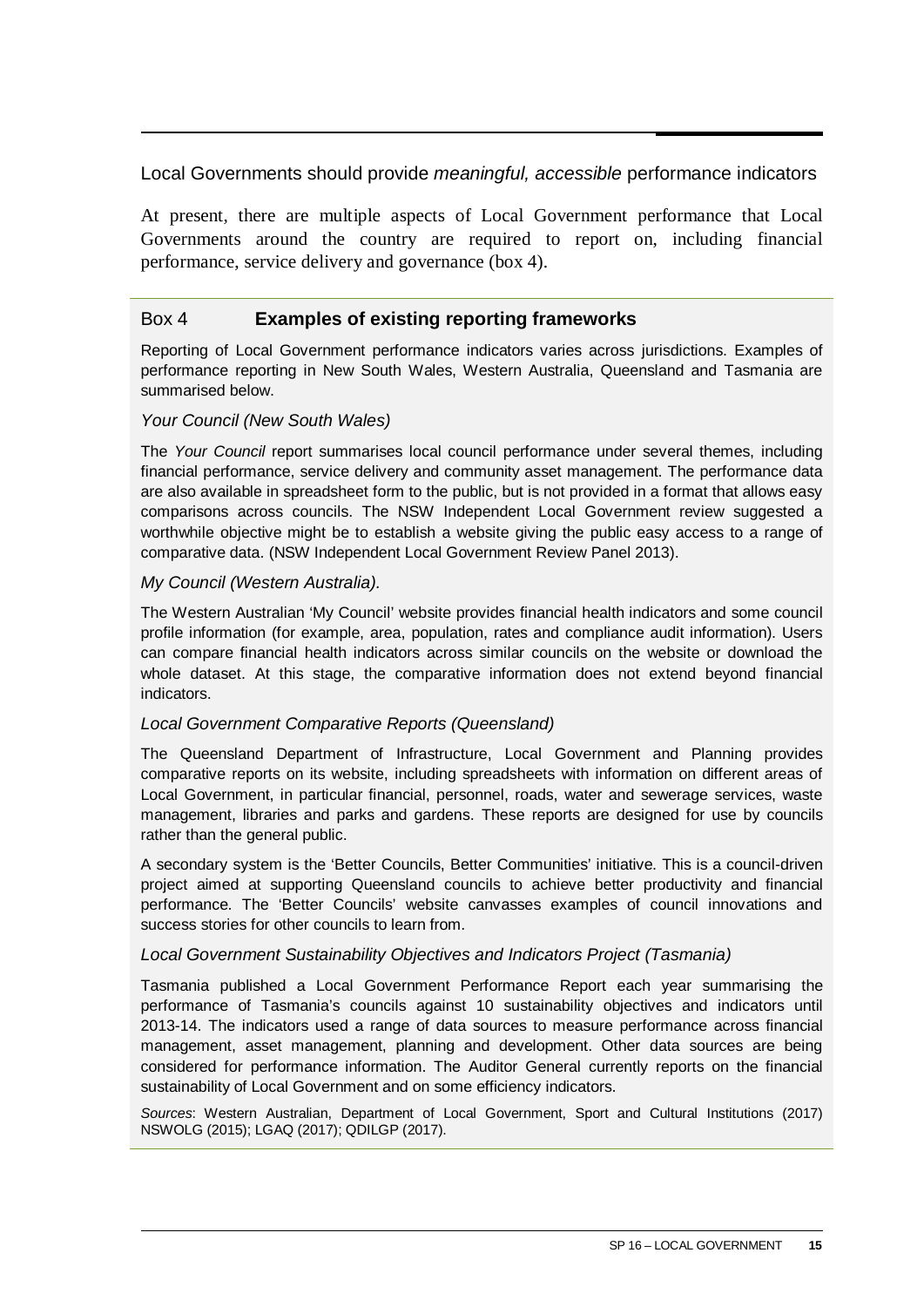While much work has already gone into collecting this information, the focus should be on improving the *usefulness* of information for council administrators and the community. That is, to inform judgements on the scope, efficiency and quality of services, and provide guidance on areas and incentives for improvement. Requiring local governments to collect information and report on activities that have little relevance to their performance will only create an additional red tape burden on local government.

To be effective, relevant information on the performance of Local Government would ideally be available in a central location and in a format to ensure it is accessible to a variety of users, including other levels of government to whom Local Government is accountable, as well their own taxpayers and local community.

In some jurisdictions, information is provided in a format that makes it difficult to compare the performance of similar councils, in others the information has been limited to financial performance or provided in a format for use by other councils rather than the wider public (box 4).

Victoria recently introduced a Local Government Performance Reporting Framework (LGPRF) following recommendations by the Victorian Auditor General to improve the transparency of performance reporting by Local Government. This reporting framework is viewed by several jurisdictions as being a relative exemplar, and being drawn on by Western Australia. It requires Local Governments to report on a broad range of indicators, releases data publicly and allows easy comparison of similar Local Governments across Victoria (box 5).

There would be merit in other States drawing on Victoria's system to improve their own.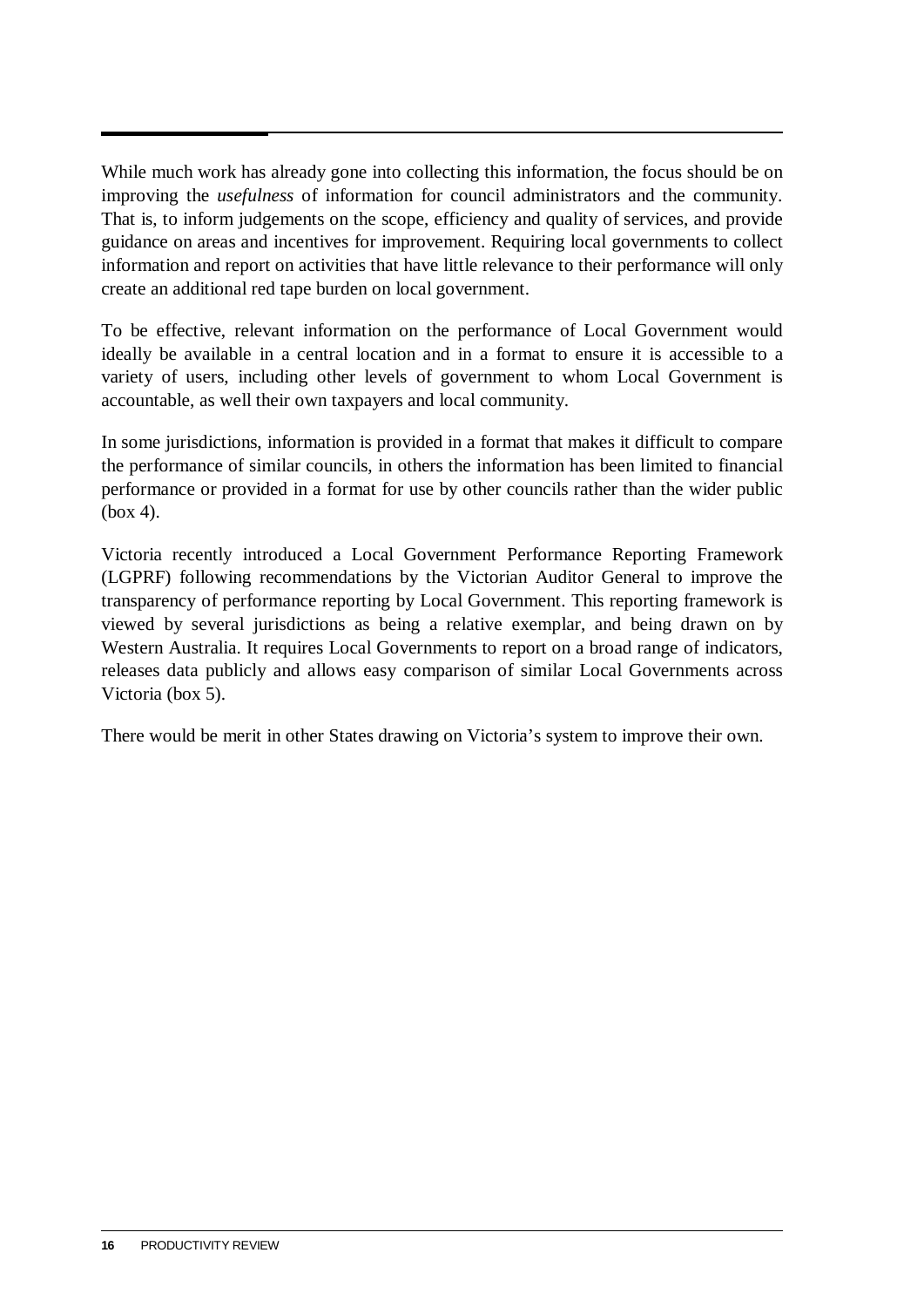#### Box 5 **Performance reporting of Local Government in Victoria**

Following reports by the Victorian Auditor General's Office (VAGO) in 2010 and 2012, which recommended more transparent performance reporting, the Victorian Government introduced the Local Government Performance Reporting Framework (LGPRF) in 2015. Under the LGPRF, Victorian councils report indicators across four categories: service performance, financial performance, sustainable capacity, and governance and management.

The indicators are provided on the 'Know Your Council' website, which allows the public to see detailed profiles of individual councils, including geographic and population information for the council, finances, performance results for the four categories and an opportunity for the council to explain or comment on their results.

The public can also compare the performance of similar councils. Victorian councils are divided into five categories: metropolitan, interface, regional city, large shire and small shire. Given the large disparity between councils between these categories the website only allows comparison of like councils within these groups.

#### *Development*

The LGPRF was established to ensure Victorian councils are measuring and reporting on their performance in a consistent way. Two years were spent developing the LGPRF, which included a one year pilot program before the 'Know Your Council' website was launched to the public. It has now been operating for two years and all Victorian councils participate.

#### *Challenges*

Some of the key challenges for the LGPRF included ensuring the reporting framework did not create a large burden on councils, meeting the needs of different stakeholders (councils, public, state government) and finding a balance between simple and meaningful data, including like-for-like and not overly simplistic comparisons.

These challenges are being addressed in part through extensive consultation with stakeholders. For example, to reduce the burden on councils, the Department of Environment, Land, Water and Planning has sought to ensure that the Essential Services Commission (which is responsible for setting rate caps) uses data from the same reporting framework for its rate setting functions.

#### *Outcomes*

A recent review of the LGPRF highlighted positive outcomes, including a high level of satisfaction with the framework among councils. Responses suggested that councils are gaining increasing value themselves from using the Know Your Council website.

*Source*: Local Government Victoria (2017).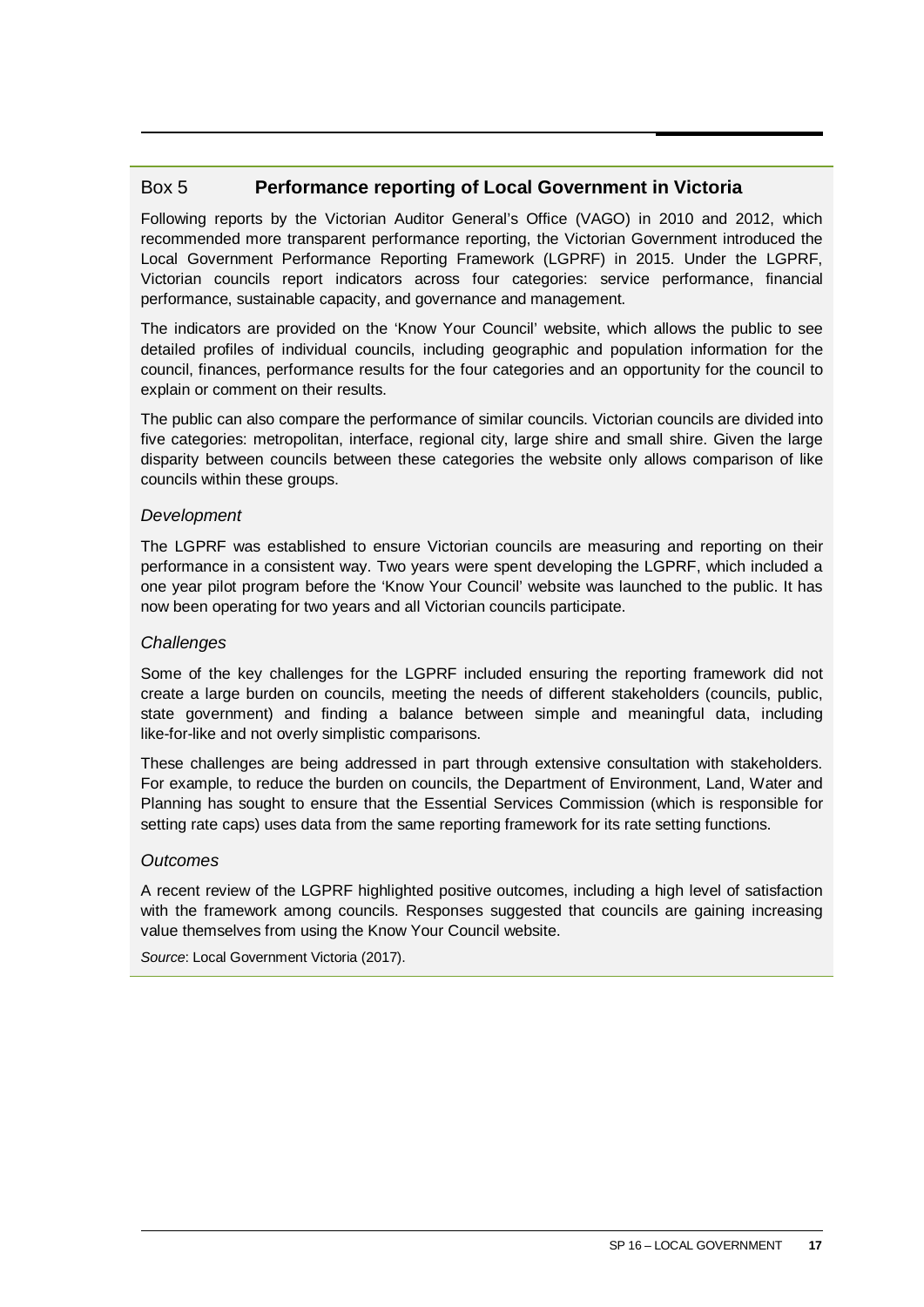#### CONCLUSION 16.1

The more effective use of comparative indicators to measure the performance of Local Governments would:

- improve the accountability of Local Governments to residents and taxpayers
- identify best practice methods in Local Governments for future policy development
- provide an incentive for Local Governments to improve their performance by highlighting differences in performance between similar Local Governments.

The performance of Local Governments would be more effectively gauged and improvements in their performance promoted with clearer guidance and matching autonomy on delegated roles and responsibilities.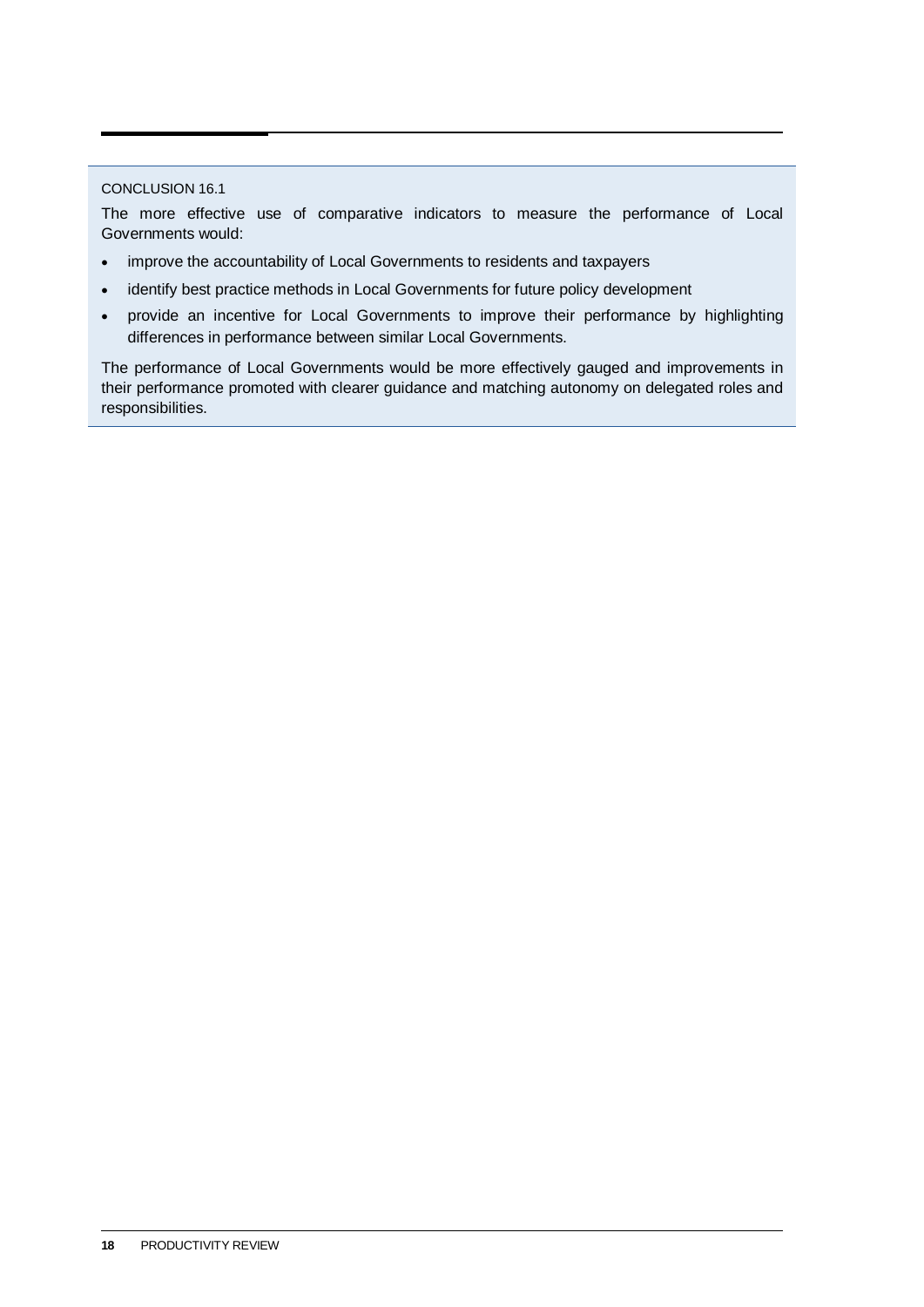# <span id="page-20-0"></span>References

- ABS (Australian Bureau of Statistics) 2016, *Taxation Revenue, Australia 2014-15*, Cat. no. 5506.0, 26 April.
- ALGA (Australian Local Government Association) 2017, *Australian Local Government Association Submission to the 2017-18 Federal Budget — Investment in tomorrow's communities*, January.
- Barnett, C. and Simpson, T. 2015, Media Statements: Future of LG reform now rests with councils, www.mediastatements.wa.gov.au/Pages/Barnett/2015– 02/Future-of-LG-reform-now-rests-with-councils--.aspx (accessed 19 June 2017).
- Battersby, L. 2015, 'Council rates capped from mid-2016', *The Age*, 21 January.
- Boyle, R. 2016, *Re-shaping Local Government: Overview of Selected International Experience with Local Government Re-organisation, Mergers, Amalgamation and Coordination*, January, Local government research series no 10, Institute for Public Administration.
- Brisbane City Council 2016, *Brisbane Annual Report 2015-16*.
- DIRD (Department of Infrastructure and Regional Development) 2017, *Local Government National Report 2014–2015*.
- ESC (Essential Services Commission) 2016, 'Fair Go Rates System' Guidance for Councils (2017-18), December.
- Flinders Council 2017, About Flinders Municipality, www.flinders.tas.gov.au/community-profile-id (accessed 19 June 2017).
- Harper, I., Anderson, P., McCluskey, S. and O'Bryan, M. 2015, *Competition Policy Review*, Final Report, March, Australian Government.
- Henry, K., Harmer, J, Ridout, H and Smith, G 2009, *Australia's Future Tax System: Report to the Treasurer*, December, Commonwealth of Australia.
- IC (Industry Commission) 1997, *Performance Measures for Councils: improving Local Government Performance Indicators*, Research Report, October.
- IPART (Independent Pricing and Regulatory Tribunal) 2015a, *Assessment of Council Fit for the Future Proposals*, Final Report, October.

 $(2015b,$  Media Release. Fit for the future assessments released, www.ipart.nsw.gov.au/Home/Industries/Local-Government/Reviews/Fit-for-the-future/ Review-of-Local-Council-Fit-For-The-Future-proposals/20-Oct-2015-Media-Release-f or-Final-Report/Media-Release-Fit-for-the-Future-Assessment-released-20-October-20 15 (accessed 19 June 2017).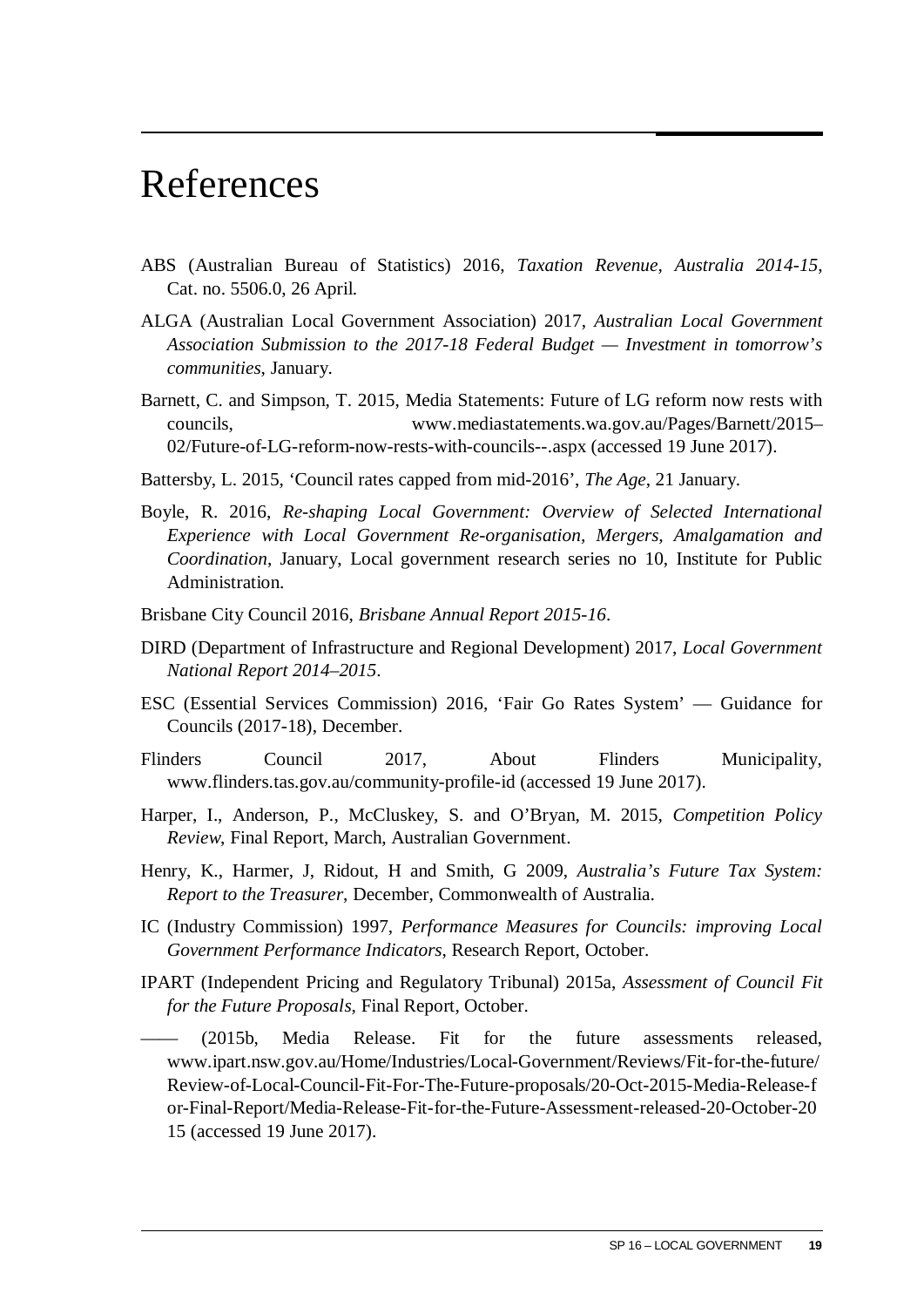- —— (2017, IPART Local Government Frequently Asked Questions, www.ipart.nsw.gov.au/Home/About-IPART/FAQs/Local-Government (accessed 10 February 2017).
- Launceston City Council 2016, Launceston Community Profile, profile.id.com.au/launceston/home (accessed 19 June 2017).
- LG NSW (Local Government NSW) 2015, *Amalgamations: To Merge or not to Merge? Part One: Context and Key Issues*, A Background Paper Prepared for the Local Government MSW Learning Solutions workshop 'Amalgamations: to Merge or Not to Merge?, February.
- LGAQ (Local Government Association of Queensland) 2017, *Better Councils, Better Communities*.
- LGV (Local Government Victoria) 2017, *Local Government Performance Reporting Framework - 2015-16 Reporting Period Review*, February.
- McKinlay Douglas Limited 2006, *Local Government Structure and Efficiency*, Report prepared for the New Zealand Government.
- NSW Independent Local Government Review Panel 2013, *Revitalising Local Government*, Final Report, October.
- NSWOLG (NSW Office of Local Government) 2015, Your council, June.
- PC (Productivity Commission) 2008, *Assessing Local Government Revenue Raising Capacity*, Research Report.
- —— (2012, *Performance Benchmarking: The Role of Local Government as a Regulator*, Research Report.
- —— (2014, *Relative Costs of Doing Business in Australia: Retail Trade*, Research Report.
- —— (2017, *Transitioning Regional Economies*, Initial Report.
- QDILGP (Queensland Department of Infrastructure, Local Government and Planning) 2017, Local Government Comparative Reports, http://www.dilgp.qld.gov.au/resources-ilgp/plans-strategies-reports/local-government-c omparative-reports.html (accessed 15 March 2017).
- Queensland Treasury Corporation 2009, *Review of Local Government Amalgamation Funding Submissions: Final Summary Report*, Prepared for Department of Infrastructure and Planning — Local Government Services, August.
- Shire of East Pilbara 2016, *Shire of East Pilbara Annual Report 2015-16*.
- —— nd, Shire of East Pilbara Our Shire and our Towns.
- Shire of Peppermint Grove 2016, *Shire of Peppermint Grove Annual Report 2015-16*.
- Sinnewe, E., Kortt, M.A. and Dollery, B. 2016, 'Is Biggest Best? A comparative analysis of the financial viability of the Brisbane City Council', *Australian Journal of Public Administration*, vol. 75, no. 1, pp. 39–52.